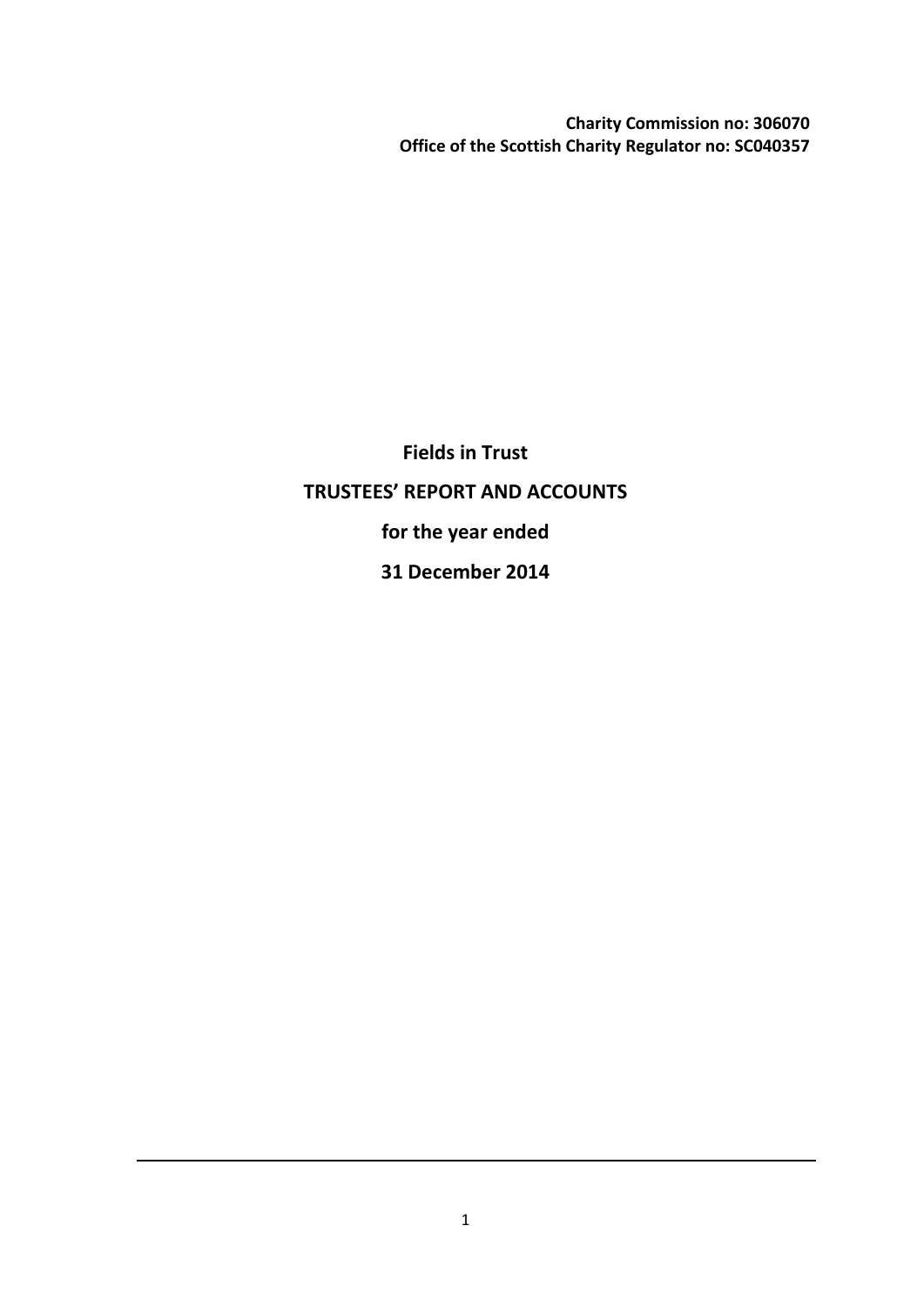# **Contents**

## **page**

| Administrative Details, Trustees and Advisers  |    |
|------------------------------------------------|----|
| Report of the Trustees                         |    |
| Independent Auditor's Report                   | 13 |
| Consolidated Statement of Financial Activities | 15 |
| <b>Consolidated and Charity Balance Sheets</b> | 16 |
| Notes to the Accounts                          |    |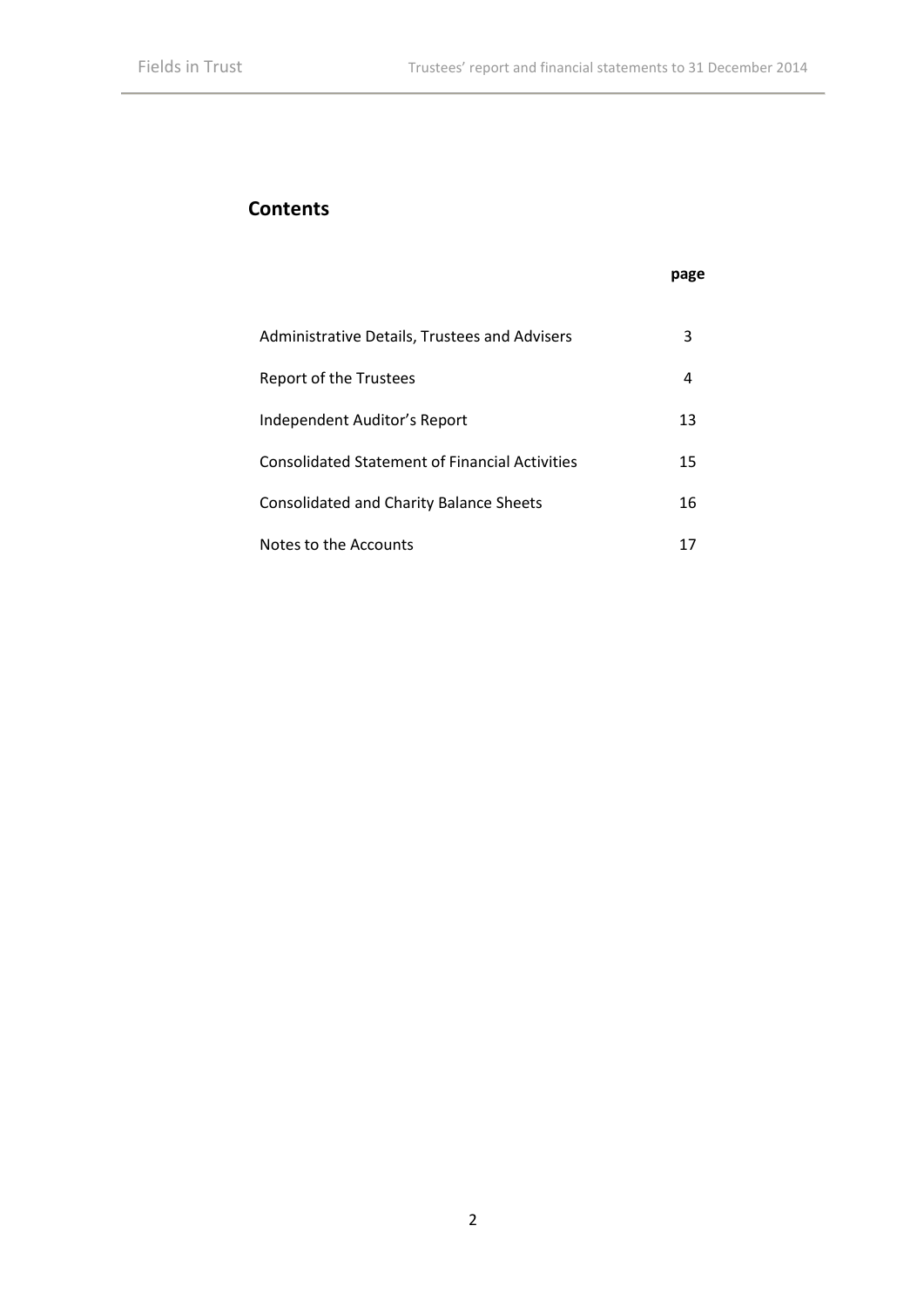#### **Administrative Details, Trustees and Advisers**

#### **Vice Presidents**

Gyles Brandreth **Derek Forbes**<br>
The Lord Howard of Rising **Derek Forbes**<br>
Christopher Laing OBE The Lord Howard of Rising

#### **Ambassadors**

Geoffrey Boycott OBE Roger Federer Tim Henman OBE Graeme Le Saux Pat Nevin **Pat Nevin** Sir Matthew Pinsent CBE Sir Clive Woodward OBE

#### **Trustees and members of the Council**

Tim Phillips CBE Chairman Richard Schuster (Vice Chairman) Jeremy Hammond (Honorary Treasurer) Tom Barber Mark Campion (from 10 June 2014) Dr Ann Heywood Graeme le Saux Ivor Morgan Tim Smith

#### **Principal Officers**

### **Professional Advisers**

**Bankers Solicitors** HSBC plc, London Lloyds Bank plc, London Clydesdale Bank plc, Edinburgh

**Auditors Investment Managers** Sayer Vincent LLP, London Fleming Family & Partners

**Patron President** HM The Queen HRH The Duke of Cambridge **Past President** HRH The Duke of Edinburgh KG KT

Alison Moore-Gwyn LVO The Rt Hon the Earl of Stockton

Miles Broadbent (to 10 June 2014) Chris Cobley Paul Garber David Jeffels Brian Samson

Chief Executive **Helen Griffiths** 

Freshfields Bruckhaus Deringer LLP, London McClure Naismith, Glasgow Wright Hassall LLP, Leamington Spa Dundas & Wilson, Glasgow

**Charity registration number** 306070 **Company registration number** RC000370 (incorporated by Royal Charter) **Office of Scottish Charity Regulator registration number** SC040357 **Registered office** 15 Crinan Street London N1 9SQ

**Fields in Trust was founded in 1925 as the National Playing Fields Association and incorporated by Royal Charter in 1933**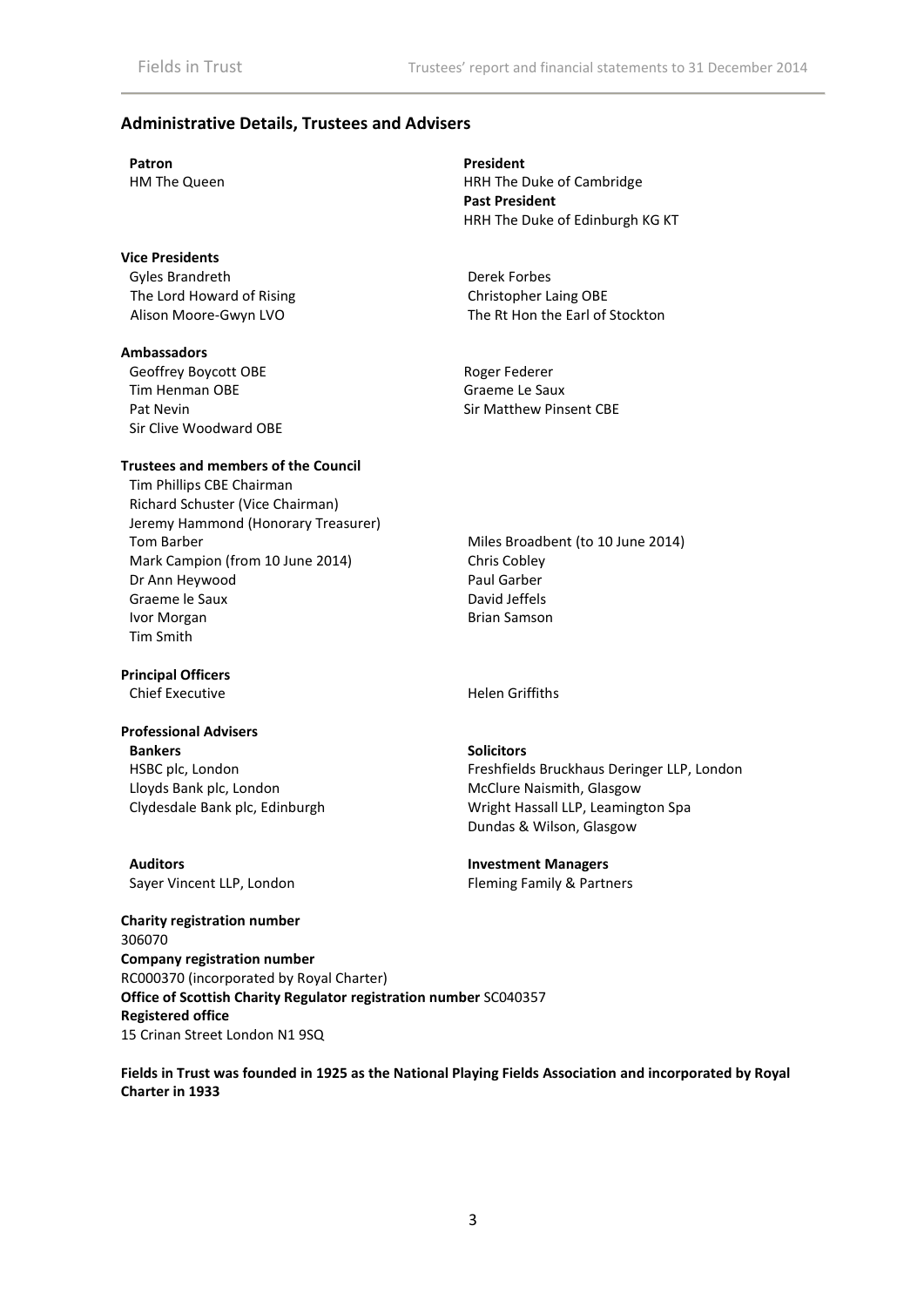# **Report of the Trustees for the year ended 31 December 2014**

#### **Structure, Governance and Management**

Fields in Trust is a registered charity established as the National Playing Fields Association in 1925 and incorporated by Royal Charter in 1933. The Charter, together with subsequent amendments, forms its governing document. Fields in Trust operates throughout the UK and is also registered with the Office of the Scottish Charity Regulator (OSCR).

The charity is governed by a Council of a maximum of fourteen Trustees, listed on the previous page, who serve a three-year term and are then eligible to stand for re-election. Trustees are appointed for their relevant experience and for the breadth of contribution they can offer to the charity.

All new Trustees receive a briefing on their duties and obligations under the Charter, which highlights their responsibilities as Trustees. During their term of office, they are encouraged to attend relevant external training opportunities.

The Council of Trustees meets at least four times a year and appoints such committees as it deems appropriate to manage the charity's affairs. There are currently four such committees:

- Two country committees covering Fields in Trust's work in Wales and Scotland
- An audit committee
- A land and planning committee

In addition to the committees, the Trustees appoint a Chief Executive who has a delegated authority to implement Council's decisions, and is responsible for the day to day management of the charity and of its highly committed and professional staff members.

Fields in Trust has a wholly owned subsidiary trading company, NPFA Services Limited. During the year the company did not trade, following the completion of the Queen Elizabeth II Fields Challenge at the close of 2013.

#### **Objectives and activities**

Fields in Trust's mission is to secure and improve outdoor recreational spaces for sport and play for future generations.

#### **Aims**

Fields in Trust aims to be the leading independent organisation working throughout the United Kingdom to secure and improve good quality, local facilities to enable all sections of the community to participate in sport, play and informal recreation. Through our work we aim to improve both the health and quality of life of communities by securing access to recreational space both now and in the future.

#### **Public Benefit**

In setting our objectives and planning our activities the Trustees have given careful consideration to the Charity Commission's general guidance on public benefit. Fields in Trust's work benefits people of all ages throughout the UK and without restriction of any kind. The facilities that Fields in Trust protects are free at the point of access for all and ensure that communities across the country have access to outdoor spaces for sport, play and recreation. We also dispense a range of independent advice through our team of Development Managers and online resources on a range of playing field management issues including how to run a campaign to save a playing field under threat.

#### **Risk management**

The major risks to which the charity is exposed, as identified by the Trustees, have been reviewed and systems have been established to monitor and manage those risks and to mitigate, where possible, any impact they may have on the charity and on its financial stability. During the year, the Trustees have regularly reviewed the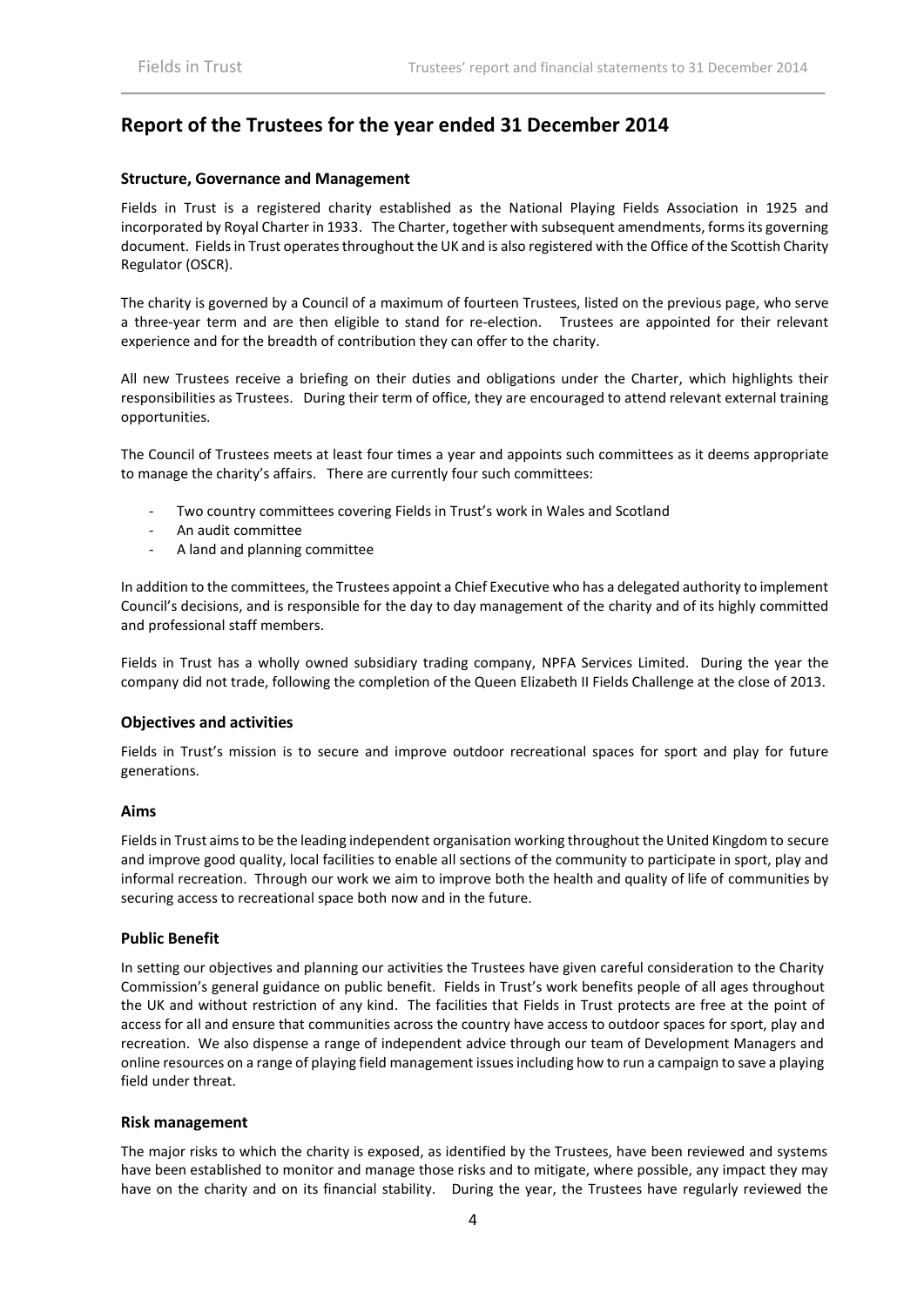controls that have been put in place and are satisfied that they are sufficient for the safe and continued operation of the charity.

#### **Key objectives for the year**

An extensive strategic review of the organisation's work and priorities was undertaken in 2013 resulting in the definition of five key areas of activity: Direct Protection, Participation Programmes, Partnerships, Support and Policy.

In 2014 we aimed to deliver a series of set objectives within each defined work strand:

#### **Direct Protection**

- Formalise a partnership with The Royal British Legion to deliver a programme to protect over 400 war memorial playing fields across the UK to mark the World War I Centenary from 2014-2018
- Continue to pursue nominations for QE Fields in Scotland until the Commonwealth Games in Glasgow
- Identify and seek to protect 15-20 of the historic NPFA / Carnegie Playing Fields through Carnegie United Kingdom Trust funded pilot scheme
- Pursue leads to increase the number of outdoor recreational spaces permanently protected via deed of dedication.

#### **Partnerships**

- Finalise a partnership with the Rugby Football Union to deliver a joint legacy of protected outdoor recreational spaces to mark the Rugby 2015 World Cup
- Use our new partnership with Green Flag Awards to promote the importance of protecting outdoor spaces to its audience
- As part of The Wild Network promote the importance of access to outdoor recreational space for children
- Work in partnership with the Play Councils to promote Have a Field Day and other complementary agendas
- Work with Sport England, sportscotland and Sport Wales and the relevant national governing bodies of sport in England, Scotland and Wales to protect more sports fields and courts and to advocate our work.

#### **Participation Programmes**

- Deliver Have a Field Day 2014 on 500 protected sites across the UK.
- Use the Fields in Trust awards 2014 to highlight best practice and reward volunteers.

#### **Support**

- Provide support and ongoing stewardship to over 2,800 sites protected by Fields in Trust across the UK
- Provide the general public with support on issues relating to playing fields.

#### **Policy**

- Involve relevant national stakeholders in a review of our guidance documents
- Publish a completely revised and updated version of those *Planning and Design for Outdoor Sport and Play* by the end of 2014
- Complete a pilot scheme for the Sustainability Initiative to allow this area of work to progress during 2014 and beyond.

We also planned to re-launch our membership scheme to increase both the income and influence this provides the organisation.

#### **Overview**

In 2014 the organisation launched an exciting new initiative in conjunction with The Royal British Legion and Poppy Scotland to mark the commemoration of World War I. The Centenary Fields programme aims to safeguard the war memorial parks, playing fields and other significant green spaces across the UK that were given in memory of those who lost their lives during the conflict. The programme was launched with a high profile event attended by our President HRH The Duke of Cambridge, who formally dedicated the first Centenary Field in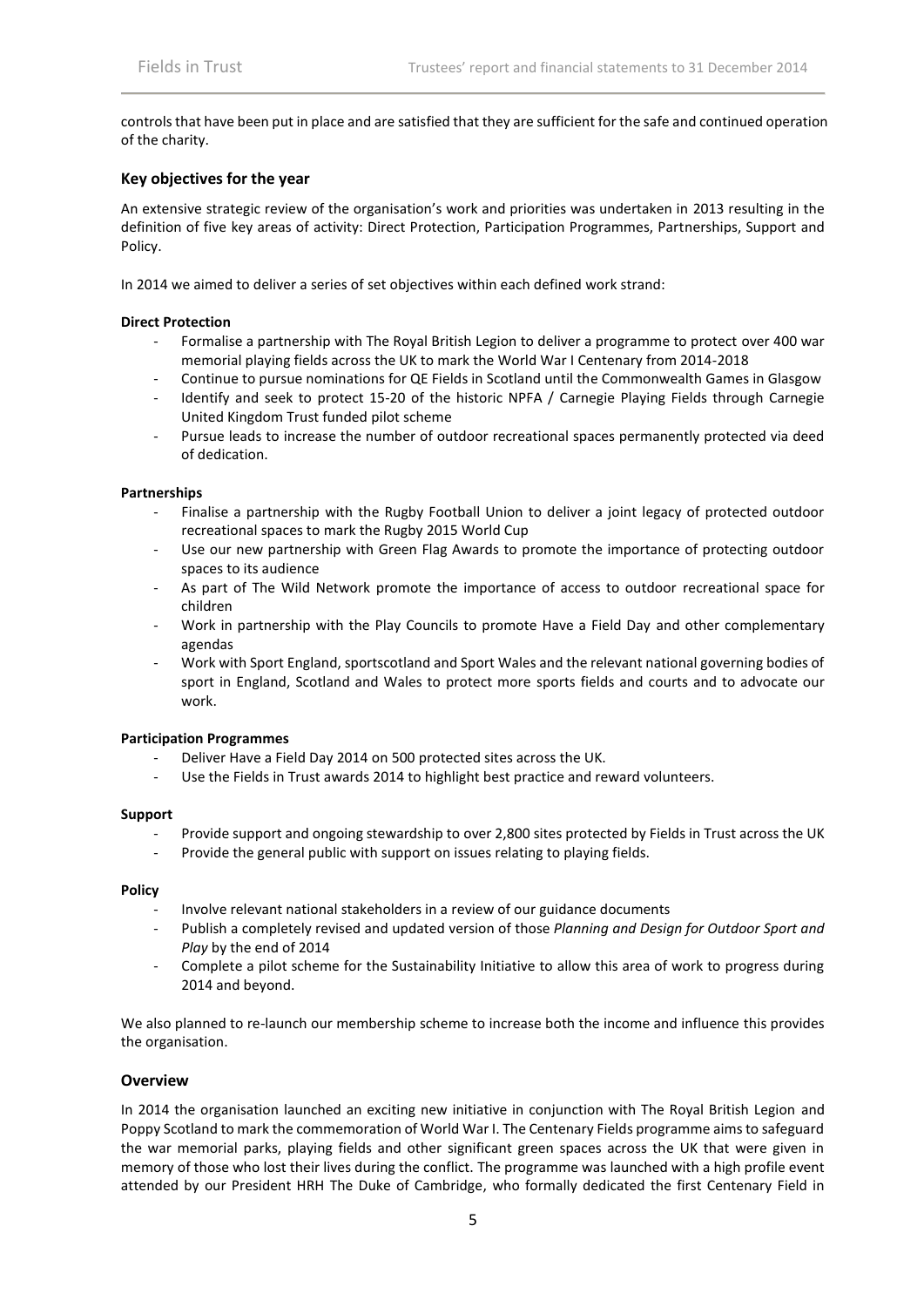Coventry, and it was subsequently rolled out across England, Wales, Scotland and Northern Ireland. In addition to this new programme we focussed on developing our working relationships with partner organisations including the sports councils and national governing bodies of sport.

The ongoing stewardship of the sites we protect is important and requires more resource as the number of sites in the portfolio continues to increase. To manage this as efficiently and consistently as possible we continued to refine our processes.

Fields in Trust's benchmark standards relating to the provision of outdoor recreational space have been highly regarded for decades. Multiple changes in the planning legislation have taken place over the past two years and so updating our guidance to maintain our reputation was an important strategic priority for 2014.

#### **Achievements and Performance**

#### **Direct Protection**

Increasing the number of permanently protected outdoor recreational spaces is the organisation's primary objective and a team of six Development Managers are responsible for delivering this work across the UK.

- From a total of 61 enquiries we received 19 applications for Fields in Trust protection in 2014 resulting in 8 completed deeds of dedication.
- Following the launch of the Centenary Fields programme a total of 218 enquiries resulted in 56 applications for the scheme. The deeds of dedication for 10 Centenary Fields were completed during the year.
- 1195 deeds of dedication for QEII Fields in England and Wales were complete by the end of the year leaving 121 outstanding.
- 92 nominations for QE Fields in Scotland were received by the end of the programme in July 2014 at the close of the Commonwealth Games. 59 Minutes of Agreement for these sites were completed leaving 33 outstanding.
- A pilot scheme with the Carnegie UK Trust was successfully delivered to investigate the legal status of the historic Carnegie / NPFA Playing Fields. Further work on this will be funded by the Carnegie UK Trust in 2015.

#### **Partnerships**

Forging productive partnership relationships with other organisations helps to build a network of advocates for our work and achieve more with our limited resources.

- The organisation is jointly delivering its current flagship programme Centenary Fields in conjunction with The Royal British Legion and Poppy Scotland. The members of The Royal British Legion are exceptionally strong advocates for this programme and their support is being sought to ensure a Centenary Field can be secured in each Local Authority Area. The War Memorials Trust is also helping to promote this programme as part of its activity around the commemoration of World War I.
- In 2014 a partnership agreement was signed with the Rugby Football Union to work together to deliver the permanent protection of green spaces participating in the Posts in Parks scheme to mark the 2015 Rugby World Cup. The aim is to ensure that any site in receipt of funding through this scheme is also protected by Fields in Trust as part of the package.
- The RFU partnership model was used to begin negotiations with other National Governing Bodies of Sport, which are ongoing.
- Fields in Trust protection is now referenced and promoted as a method of good management practice in the Green Flag Award guidance. A working partnership has also been established with Keep Scotland Beautiful and Keep Wales Tidy who administer the scheme in Scotland and Wales respectively.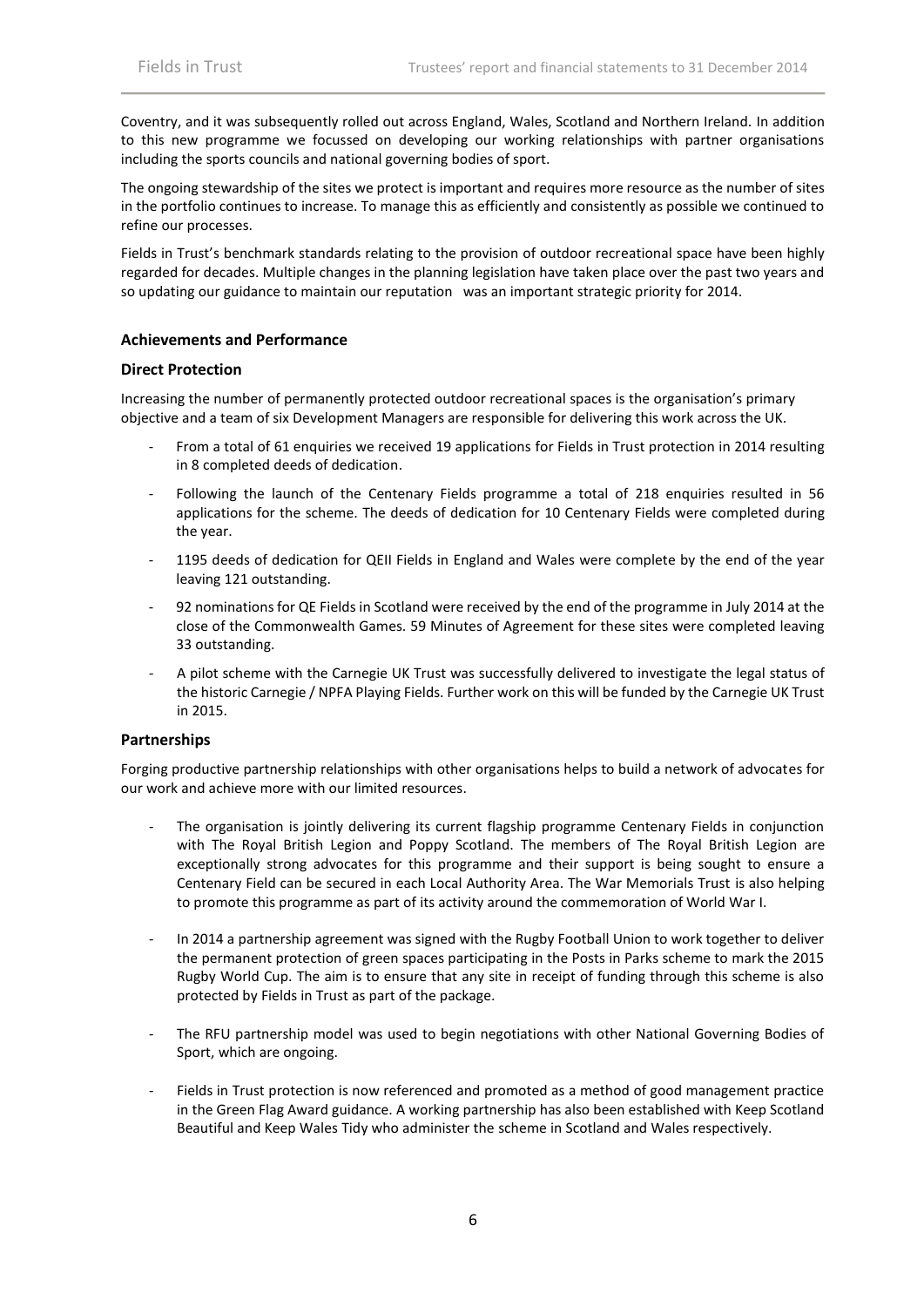#### **Participation Programmes**

Continuing regular engagement with protected sites helps to build relationships and strengthen awareness and knowledge of the organisation's work at local level

- 346 Have a Field Day events were held across the UK with an estimated attendance of 190,000 people.
- A successful awards ceremony was held at Lord's Cricket Ground to recognise and reward best practice at Fields in Trust protected sites. Awards were given in categories including 'Most Improved Site', 'Getting Active' and 'Community Champion' and were judged by a panel comprising representatives from Sport England, Sport Wales, sportscotland, Freshfields Bruckhaus Deringer, Keep Britain Tidy, Join In and The Royal British Legion.

#### **Support**

Fields in Trust now has a responsibility to over 2,800 sites and associated ongoing stewardship responsibilities. We aim to provide resources and support to sites we protect and to the general public on all issues relating to outdoor recreational space.

- During 2014 our team of Development Managers processed 69 Fields Change Requests to enable protected sites to continue to develop and improve opportunities for sport, play and recreation. These requests included leases, wayleaves, easements and new structures.
- A total of 386 general enquiries were received by the team during 2014 in the following categories:
	- Threats to recreational land 53 Funding Advice – 33 General Advice – 73 Advice for Protected Fields – 227
- The organisation continued to improve its administrative systems and record keeping following the introduction of a comprehensive new database in 2014. All records and documents are now held digitally and accessible remotely.

#### **Policy**

The organisation has a strong track record of campaigning for greater statutory protection of both school and community outdoor recreational spaces. We aim to be the leading voice in this field and to provide relevant guidance documents.

- As part of a review of the organisation's key guidance document *Planning and Design for Outdoor Sport and Play* (formerly *The Six Acre Standard*) we interviewed key stakeholders including Sport England; the Royal Town Planning Institute; the Town and Country Planning Association; and Public Health England.
- Independent research was commissioned into the current use of *Planning and Design for Outdoor Sport and Play* which showed a large proportion of planning authorities continue to use our benchmark standards. This research will now form the evidence base for a new guidance document which will be published in 2015.
- We published joint guidance with Sport England on the protection of playing fields which was promoted by both organisations. Equivalent guidance with Sport Wales and sportscotland is in progress.

In 2014 the organisation's membership scheme was re-launched following the development of a members' only area of the website and other member specific resources. By the end of the year we had achieved an uplift of 18% in member numbers.

For further information on the organisation's achievements in 2014 please refer to our Impact Report.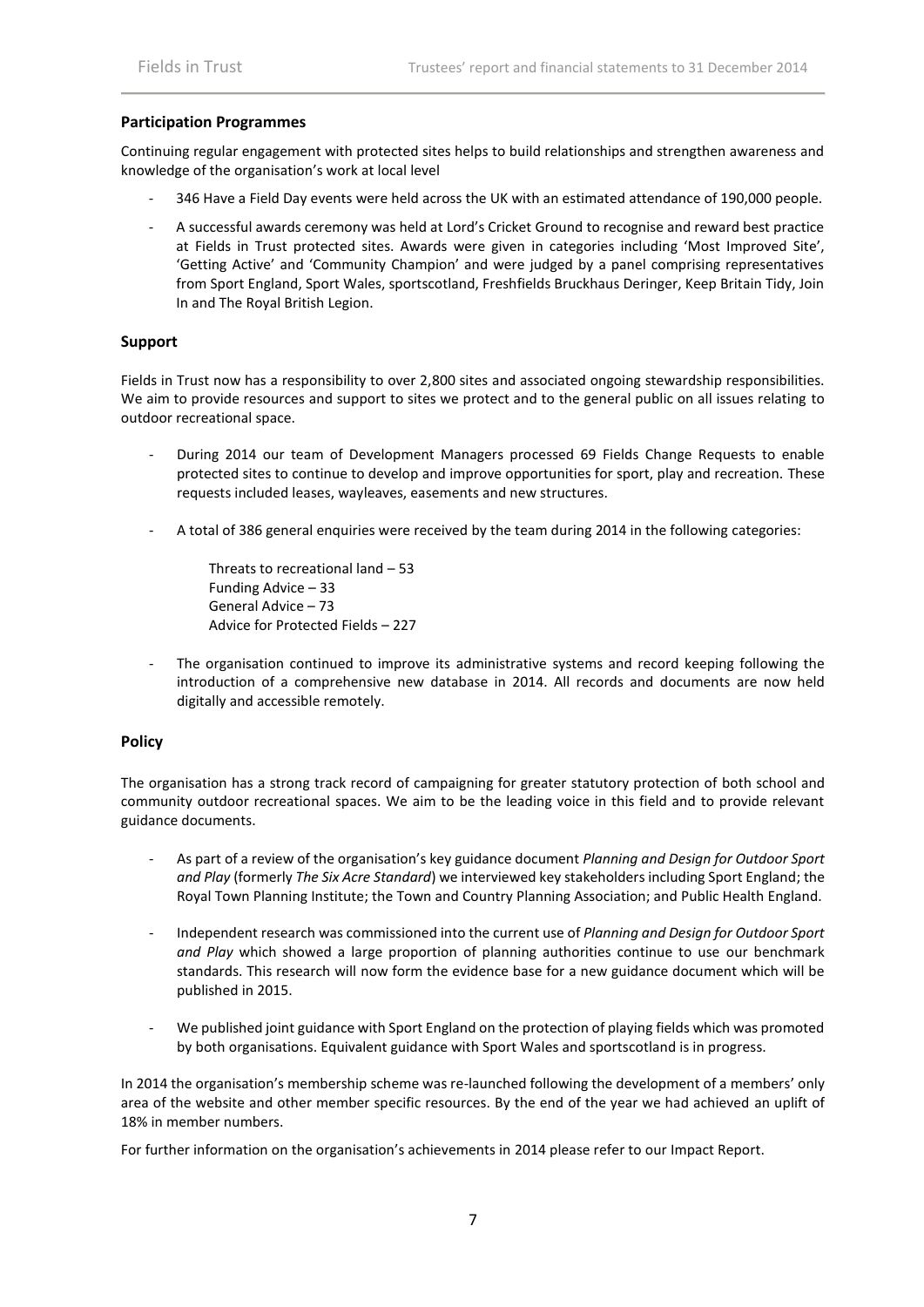#### **Financial Review**

During 2014 the charity launched the Centenary Fields programme and focused funding bids and expenditure budgets accordingly. Whilst income for the year was very slightly lower than 2013, associated programme costs were also lower, resulting in a similar surplus for the year before investment movements.

Fields in Trust is extremely grateful to the Thames Diamond Jubilee Foundation, the Garfield Weston Foundation and the many other trusts and foundations for the support that has enabled the charity not only to cover core running costs, but also to increase the designated fund set aside for the future of its protected sites. The organisation's ongoing partnership with the London Marathon Charitable Trust has again facilitated the distribution of over £200,000 in improvement grants to protected sites in 2014.

#### **Funding sources**

#### **Voluntary income**

As noted above, the principal sources of voluntary unrestricted funding during the year were from charitable trusts and foundations and included a significant donation from The Thames Diamond Jubilee Foundation. The large part of our restricted funding was from The London Marathon Charitable Trust, given to benefit those protected fields situated in London.

#### **Income from charitable activities and fundraising**

Following the completion of the Queen Elizabeth II Fields programme in 2013, income from fundraising activities was limited to rent received on the charity's former offices which are currently occupied by a charity with similar objects. Other income from charitable activities was generated largely from various field rents, technical advice and consultancy. We also work to advise and provide information on the protection and improvement of fields, which enables us to earn income from sources such as:

- Sales of our range of publications, which include advice on play and technical data and recommendations on standards for the provision of recreational facilities
- Consultancy fees from providing strategic advice on the long term protection of fields and recreation areas**.**

#### **Gifts in Kind**

Fields in Trust is grateful to the following organisations for their contributions:

- The Fields in Trust office in Wales is provided free of rent, contributing as a gift in kind towards our core costs.
- Freshfields Bruckhaus Derringer LLP carries out pro-bono legal work for our protection deeds, as well as allowing us to use their meeting rooms and facilities.
- Public relations support is provided by Broadgate Mainland

These contributions have been included in the financial statements at their respective values to the charity.

#### **How the funding was spent**

During the year over £1.5m was spent directly on our charitable activities. This sum includes nearly £0.5m given in grants for long-term protection and funding for improvements to fields safeguarded through our initiatives.

We continue to strive to maintain administration costs at a low level and are pleased to report that 93 pence in every pound spent by the charity was used directly on its charitable activities. Administration, finance and other support costs were allocated across our projects and charitable activities as disclosed in note 4 to the accounts.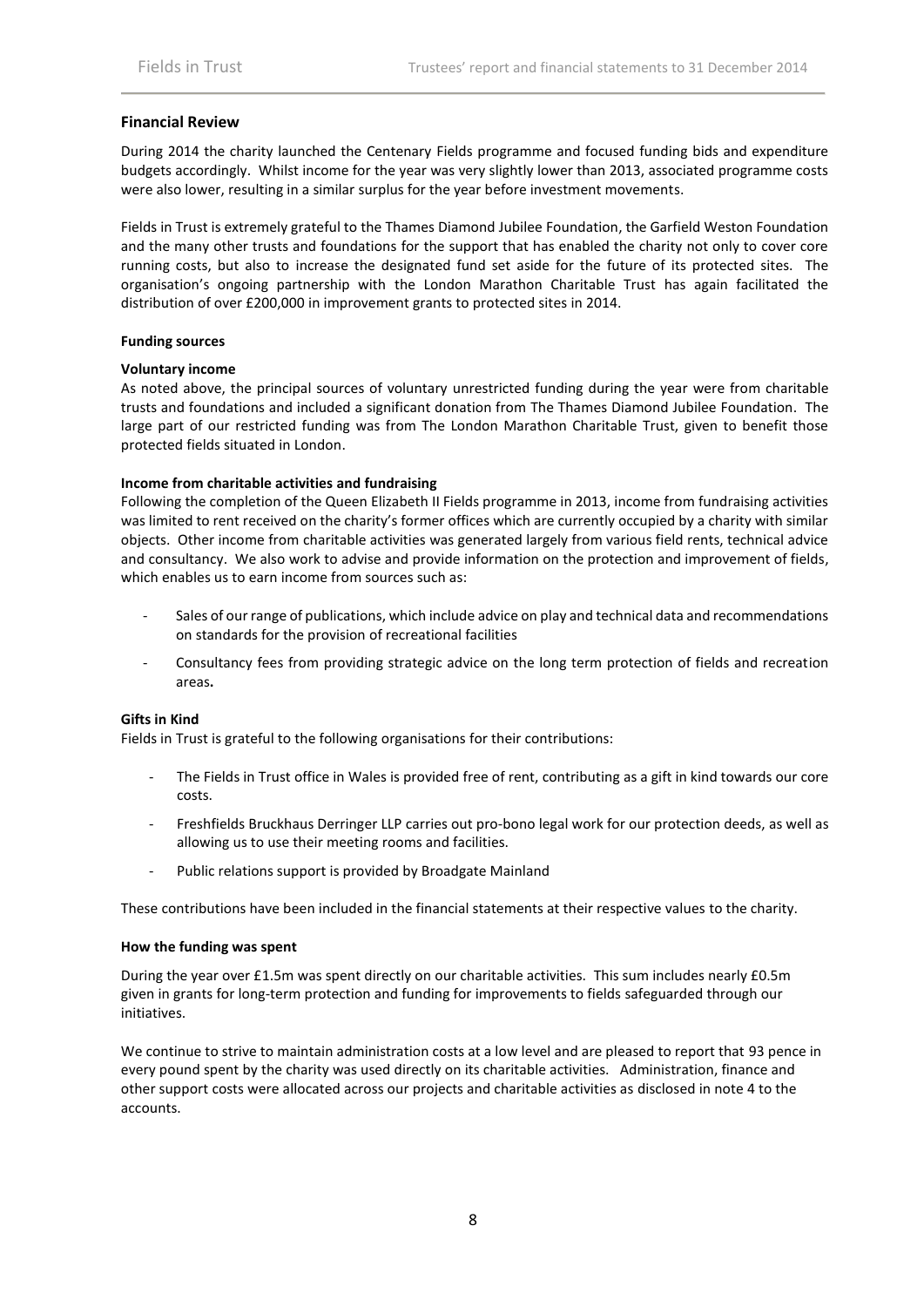**£000**

### **Reserves policy**

The Trustees review the charity's anticipated income and expenditure targets and budgets on a regular basis, taking into account planned investment and future operating programmes. Two years ago, the Trustees took the decision to set aside a designated fund from the general reserves as a Fields Legacy Fund, in recognition of the greatly increased number of fields and play areas the charity now safeguards. This fund will enable the charity to monitor the protection of these fields and generate further funding for their development.

During the year, transfers were made between the Fields Legacy Fund and the general fund to recognise the staff time spent on these safeguarded fields and also to acknowledge further donations towards this fund. At the year end the Trustees considered it prudent to designate an additional £500,000 for this fund in recognition of the large number of protected sites that will require monitoring and safeguarding in the future. A transfer of this sum from the general funds was made accordingly, thereby increasing the total Fields Legacy Fund to £2.6m.

At the close of 2014, the charity and its subsidiary have combined unrestricted reserves of just over £4.5m, comprising:

|                                                            | ᅩ◡◡   |
|------------------------------------------------------------|-------|
| Funds representing the Charity's Fixed Assets (designated) | 583   |
| Fields Legacy Fund (designated)                            | 2.624 |
| <b>Free Reserves</b>                                       | 1,297 |
|                                                            | 4,504 |

Free reserves (£1.29m) are those unrestricted funds not invested in fixed assets, earmarked for specific purposes or otherwise committed and represent around 12 months forward expenditure, which is budgeted at £1.28m for 2015.

In reviewing Fields in Trust's reserves policy, the Trustees have considered carefully the following conditions, some of which are specific to the charity:

- The nature of the work, which is concerned with land protection in perpetuity
- The lack of guaranteed regular income (e.g. from public service level agreements etc)
- Future needs, opportunities, contingencies and risks
- Responsibilities and obligations to employees.

The Trustees consider that, in order to continue Fields in Trust's land protection and improvement policies and to provide the financial flexibility necessary to manage future development, it is prudent to retain reserves totalling around 12 months forward expenditure.

#### **Investment policy and performance**

In accordance with the charity's Royal Charter, the Trustees have the power to invest in such stocks, shares, investments and property as they deem appropriate. The investment portfolio is managed by Fleming Family and Partners, from whom advice is sought on an ongoing basis

In managing the investments and making or varying the investments, the investment manager has regard to the following criteria:

- a) The suitability of any class of investments to the charity;
- b) The suitability of any particular investment as an investment of that kind;
- c) The need for diversification of the investments of the Charity, so far as is appropriate to the circumstances of the charity

The Trustees' key objectives for long term investments are to preserve capital and income and to target a total annual return of RPI + 3%, from which an income yield of 3% is desirable. The short term portfolio is invested in an appropriate mix of fixed interest and cash-related securities in order to provide adequate working capital as necessary.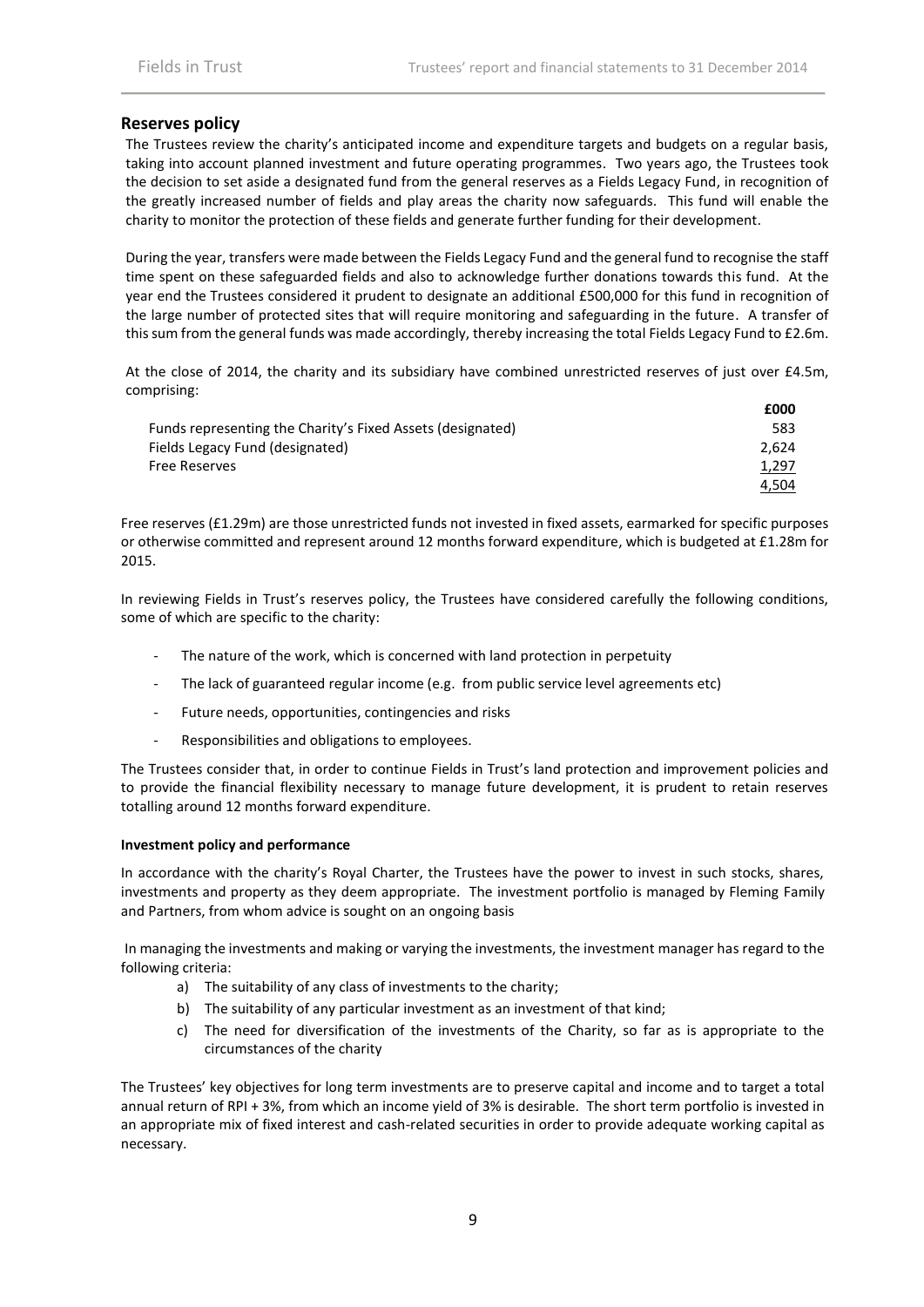The performance of the investment portfolio is reviewed by the audit committee which meets four times a year. The value of the total portfolio grew by 10.4% during 2014. Taking into account dividend income received and the capital growth, there was a total return from the investments of 12.2%.

#### **Grant making policy**

The bulk of Fields in Trust's activities is concentrated on the provision of protection and development services, along with campaigning and lobbying for greater awareness. Where funds allow, the Trustees may award grants for the improvement and maintenance of playing fields, play areas and recreational schemes, on condition the field is under the charity's protection. Such grants will generally be made from restricted funding or from general funds designated for that purpose and will be awarded under the conditions imposed by the funder, Fields in Trust or both. The charity does not generally make grants for unsolicited applications or to individuals.

#### **Plans for future periods**

2015 will see the organisation focus on its key areas of activity with the aim of achieving the following objectives:

#### **Direct Protection**

- Deliver the Centenary Fields programme in conjunction with The Royal British Legion and Poppy Scotland with an aim of securing 125 Centenary Fields by December 2015.
- Protect 40 outdoor recreational spaces through general Fields in Trust deed of dedication / minute of agreement.

#### **Partnerships**

- Through the partnership with the Rugby Football Union, deliver a joint legacy of 40 protected outdoor recreational spaces to mark the Rugby 2015 World Cup.
- Establish working partnerships with the Lawn Tennis Association and the Football Association.
- Promote the protection of recreational land through the working partnership with Green Flag, Keep Wales Tidy and Keep Scotland Beautiful.
- Work with the Carnegie United Kingdom Trust on the second phase of the pilot scheme to explore the Carnegie / NPFA Fields.
- Work in partnership with the Play Councils to promote Have a Field Day and other complementary play agendas.
- Work with Sport England, sportscotland and Sport Wales and the relevant national governing bodies of sport in England, Scotland and Wales to protect more sports fields and courts and to advocate our work.

#### **Participation Programmes**

- Deliver Have a Field Day 2015 on 400 protected sites across the UK
- Use the Fields in Trust Awards 2015 to highlight best practice and reward volunteers

#### **Support**

- Provide support and ongoing stewardship to over 2,800 sites protected by Fields in Trust across the UK
- Provide the general public with support on issues relating to playing fields.

#### **Policy**

- Publish and launch a revised version of *Planning and Design for Outdoor Sport and Play* using the evidence base produced in 2014.
- Compile a comprehensive set of organisational policies and goals relating to land protection and planning.

#### **Membership**

- Host at least two member focused events to promote the work of the organisation
- Increase membership by 50% in 2015.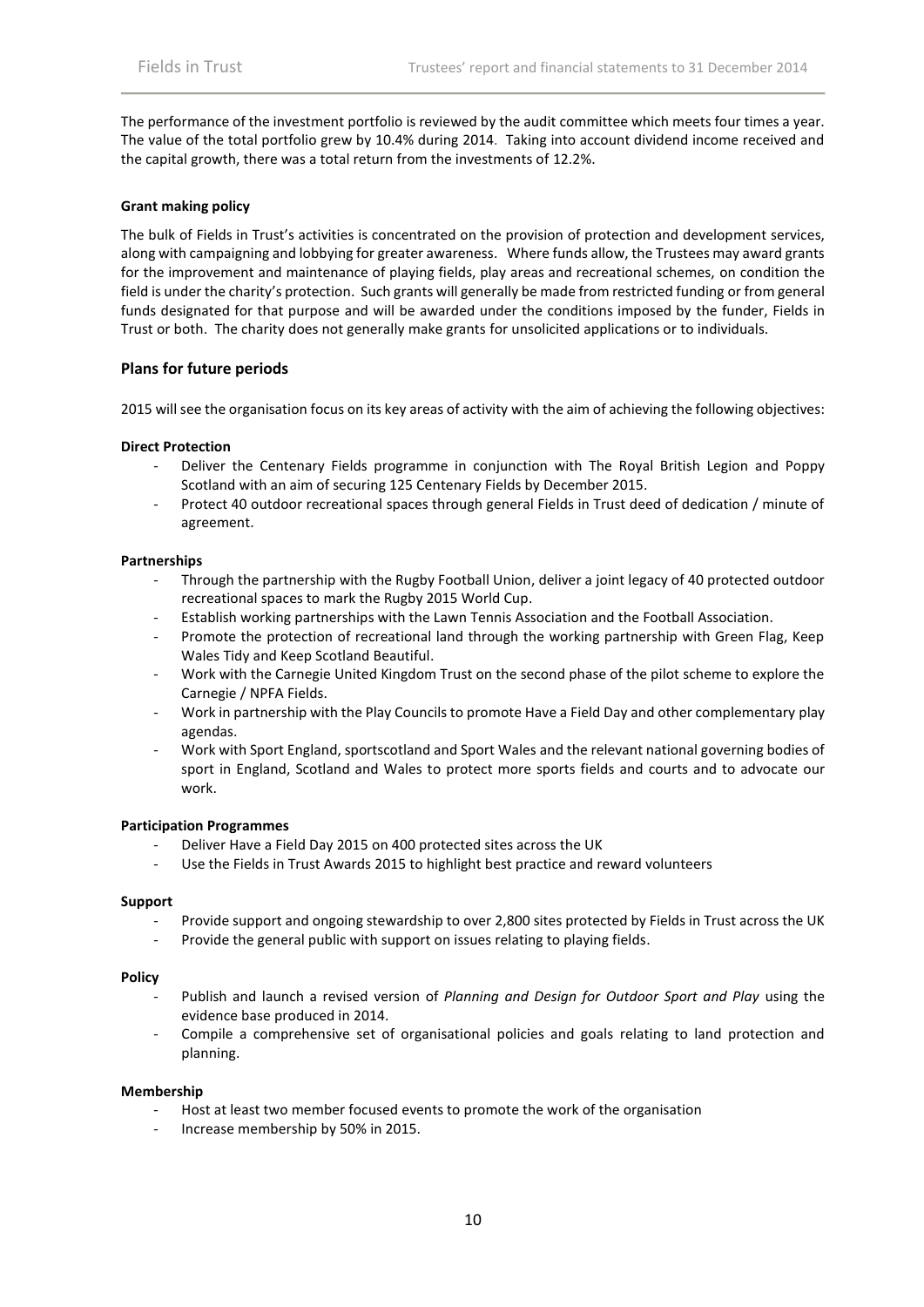#### **Overview**

The organisation's key priority is to secure sufficient funding to enable the delivery of the planned activity. During 2015 further work will be undertaken to diversify the organisation's income streams by approaching potential corporate partners, identifying funding opportunities from public bodies and securing funding agreements with key operational partners.

2015 marks the 90th anniversary of the founding of the organisation and its purpose remains as relevant now as it was in 1925. The Trustees and the Executive look forward to increasing the organisation's reach and delivering the stated work programmes during the course of the year.

#### **Funds held as Custodian Trustee**

The charity acts as custodian trustee to other charities whose objects are similar and concerned with the protection and improvement of playing fields. Those charities for which Fields in Trust holds investments are listed in note 17 to the accounts. These investments are held separately from the charity's own investments and are not included in the financial statements, although income arising from those investments is held by Fields in Trust in separate restricted funds and shown as a creditor on the balance sheet.

#### **Statement of Trustees' Responsibilities**

The trustees are responsible for preparing the report of the trustees and the financial statements in accordance with applicable law and United Kingdom Accounting Standards (United Kingdom Generally Accepted Accounting Practice).

The law applicable to charities in England and Wales and Scotland requires the trustees to prepare financial statements for each financial year which give a true and fair view of the state of affairs of the charity and the group and of the incoming resources and application of resources of the group for that period. In preparing these financial statements, the trustees are required to:

- Select suitable accounting policies and then apply them consistently;
- Observe the methods and principles in the Charities SORP;
- Make judgements and estimates that are reasonable and prudent;
- State whether applicable accounting standards have been followed, subject to any material departures disclosed and explained in the financial statements; and
- Prepare the financial statements on the going concern basis unless it is inappropriate to presume that the charity will continue in operation.

The trustees are responsible for keeping proper accounting records that disclose with reasonable accuracy at any time the financial position of the charity and enable them to ensure that the financial statements comply with the Charities Act 2011, the Charity (Accounts and Reports) Regulations 2008 and the provisions of the trust deed ,the Charities and Trustee Investment (Scotland) Act 2005, the Charities Accounts (Scotland) Regulations 2006 (as amended) and the provisions of the charity's constitution. They are also responsible for safeguarding the assets of the charity and the group and hence for taking reasonable steps for the prevention and detection of fraud and other irregularities.

The trustees are responsible for the maintenance and integrity of the charity and financial information included on the charity's website. Legislation in the United Kingdom governing the preparation and dissemination of financial statements may differ from legislation in other jurisdictions.

#### **Auditors**

Sayer Vincent LLP were appointed as the group and charity's auditors during the year and have expressed their willingness to continue in that capacity.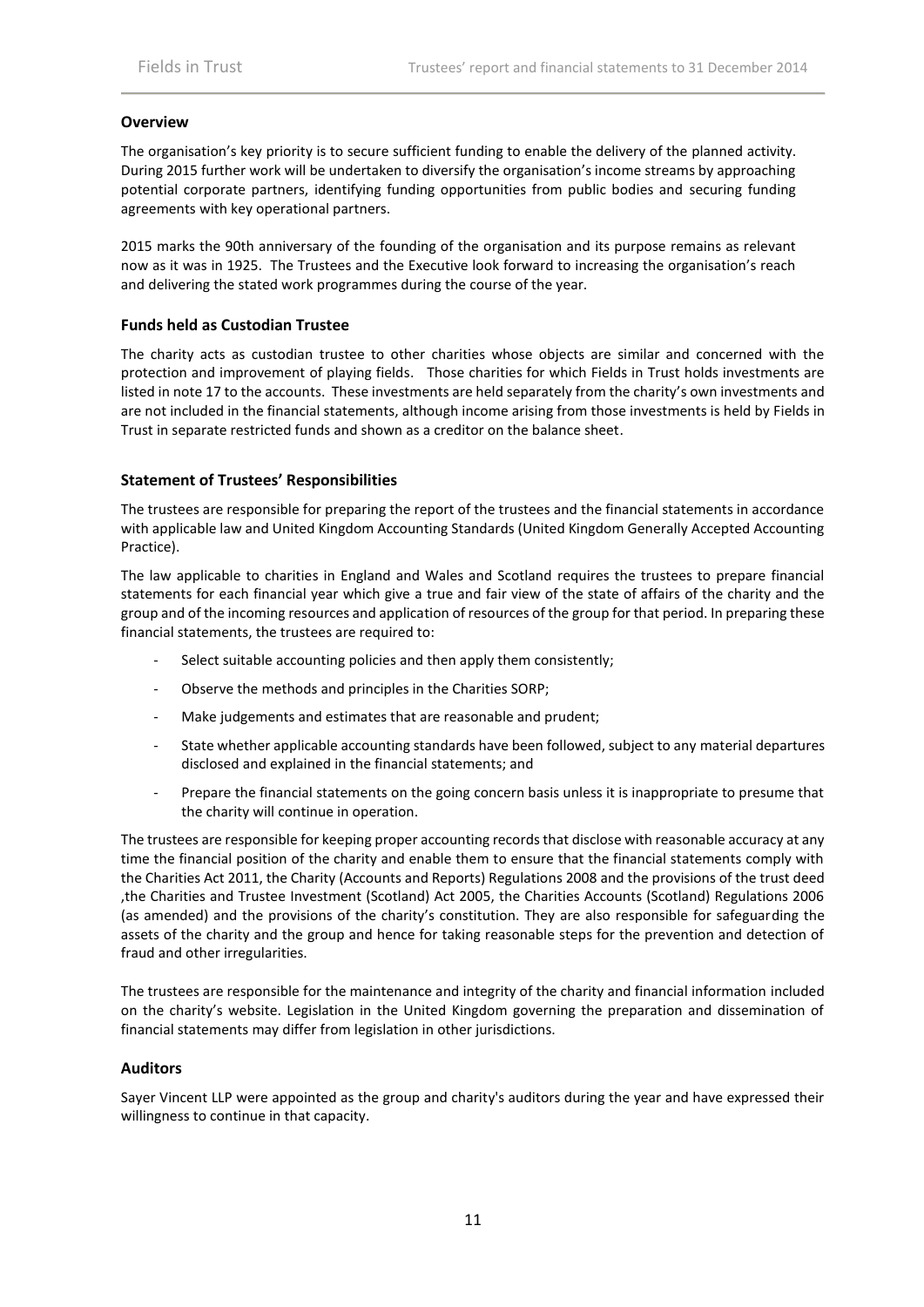Approved by the board of trustees on 12 March 2015 and signed on its behalf by

Tim Pinlip

Tim Phillips Chairman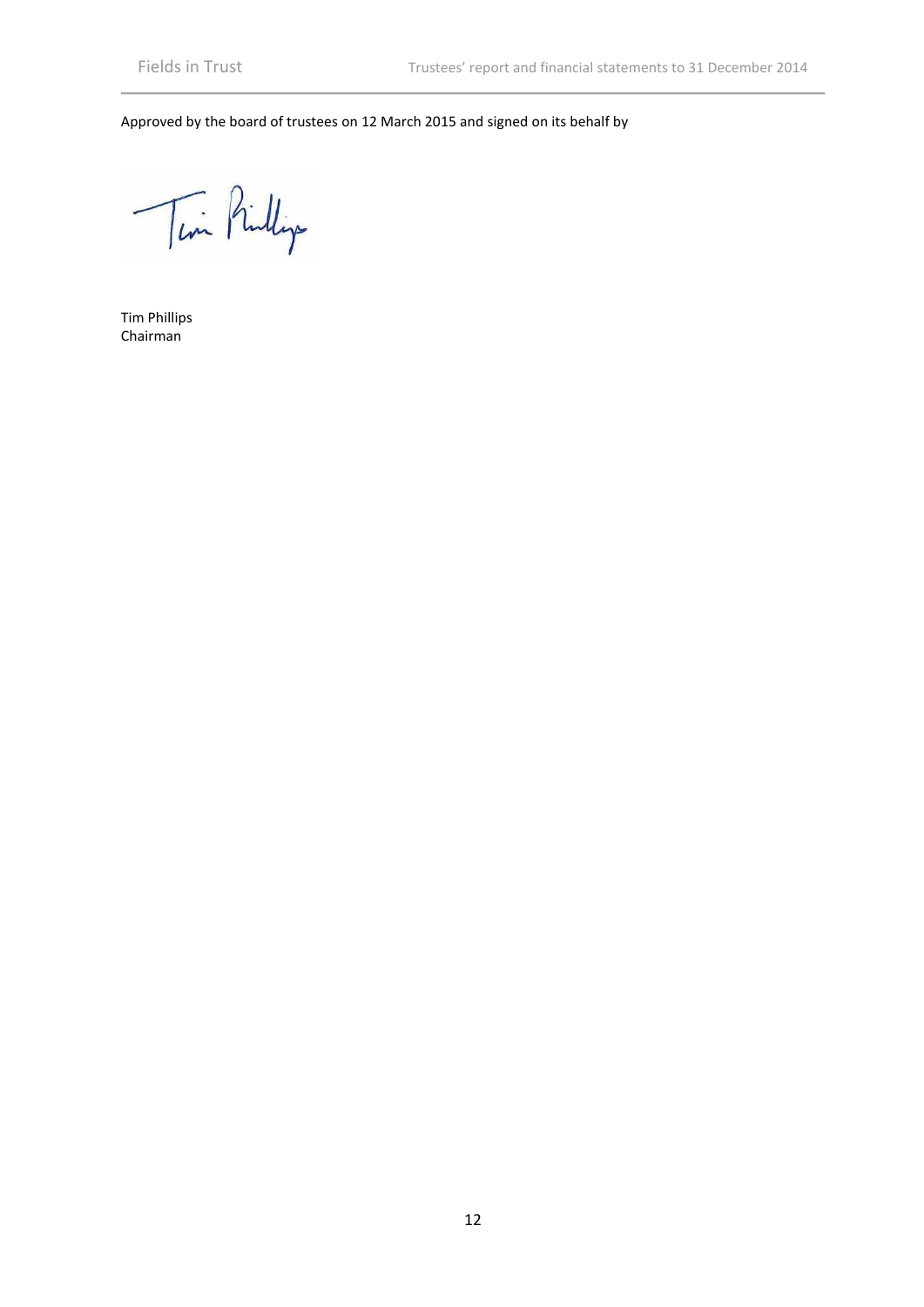### **Independent Auditor's Report to the Trustees of Fields in Trust (National Playing Fields Association)**

We have audited the financial statements of Fields in Trust for the year ended 31 December 2014 which comprise the consolidated statement of financial activities, the group and parent charity balance sheet and the related notes.

The financial reporting framework that has been applied in their preparation is applicable law and United Kingdom Accounting Standards (United Kingdom Generally Accepted Accounting Practice).

This report is made solely to the charity's trustees, as a body, in accordance with section 44(1)(c) of the Charities and Trustee Investment (Scotland) Act 2005, section 144 of the Charities Act 2011 and regulations made under section 154 of that Act. Our audit work has been undertaken so that we might state to the charity's trustees those matters we are required to state to them in an auditors' report and for no other purpose. To the fullest extent permitted by law, we do not accept or assume responsibility to anyone other than the charity and the charity's trustees, as a body, for our audit work, for this report, or for the opinions we have formed.

#### **Respective responsibilities of trustees and auditors**

As explained more fully in the statement of the trustees' responsibilities set out in the report of the trustees, the trustees are responsible for the preparation of financial statements which give a true and fair view.

We have been appointed as auditors under section 144 of the Charities Act 2011 and 44(1)(c) of the Charities and Trustee Investment (Scotland) Act 2005 and report in accordance with regulations made under those Acts.

Our responsibility is to audit and express an opinion on the financial statements in accordance with applicable law and International Standards on Auditing (UK and Ireland). Those standards require us to comply with the Auditing Practices Board's Ethical Standards for Auditors.

#### **Scope of the audit of the financial statements**

An audit involves obtaining evidence about the amounts and disclosures in the financial statements sufficient to give reasonable assurance that the financial statements are free from material misstatement, whether caused by fraud or error. This includes an assessment of: whether the accounting policies are appropriate to the charity's circumstances and have been consistently applied and adequately disclosed; the reasonableness of significant accounting estimates made by the trustees; and the overall presentation of the financial statements. In addition, we read all the financial and non-financial information in the report of the trustees to identify material inconsistencies with the audited financial statements and to identify any information that is apparently materially incorrect based on, or materially inconsistent with, the knowledge acquired by us in the course of performing the audit. If we become aware of any apparent material misstatements or inconsistencies we consider the implications for our report.

#### **Opinion on financial statements**

In our opinion the financial statements:

- Give a true and fair view of the state of the group's and parent charity's affairs as at 31 December 2014 and of the group's incoming resources and application of resources, for the year then ended;
- Have been properly prepared in accordance with United Kingdom Generally Accepted Accounting Practice; and
- Have been prepared in accordance with the requirements of the Charities Act 2011 and of the Charities and Trustee Investment (Scotland) Act 2005 and of regulations 6 and 8 of the Charities Accounts (Scotland) Regulations 2006 (as amended).

#### **Matters on which we are required to report by exception**

We have nothing to report in respect of the following matters where the Charities Act 2011 and Charities Accounts (Scotland) Regulations 2006 (as amended) requires us to report to you if, in our opinion:

- The information given in the report of the trustees is inconsistent in any material respect with the financial statements; or
- Sufficient and proper accounting records have not been kept; or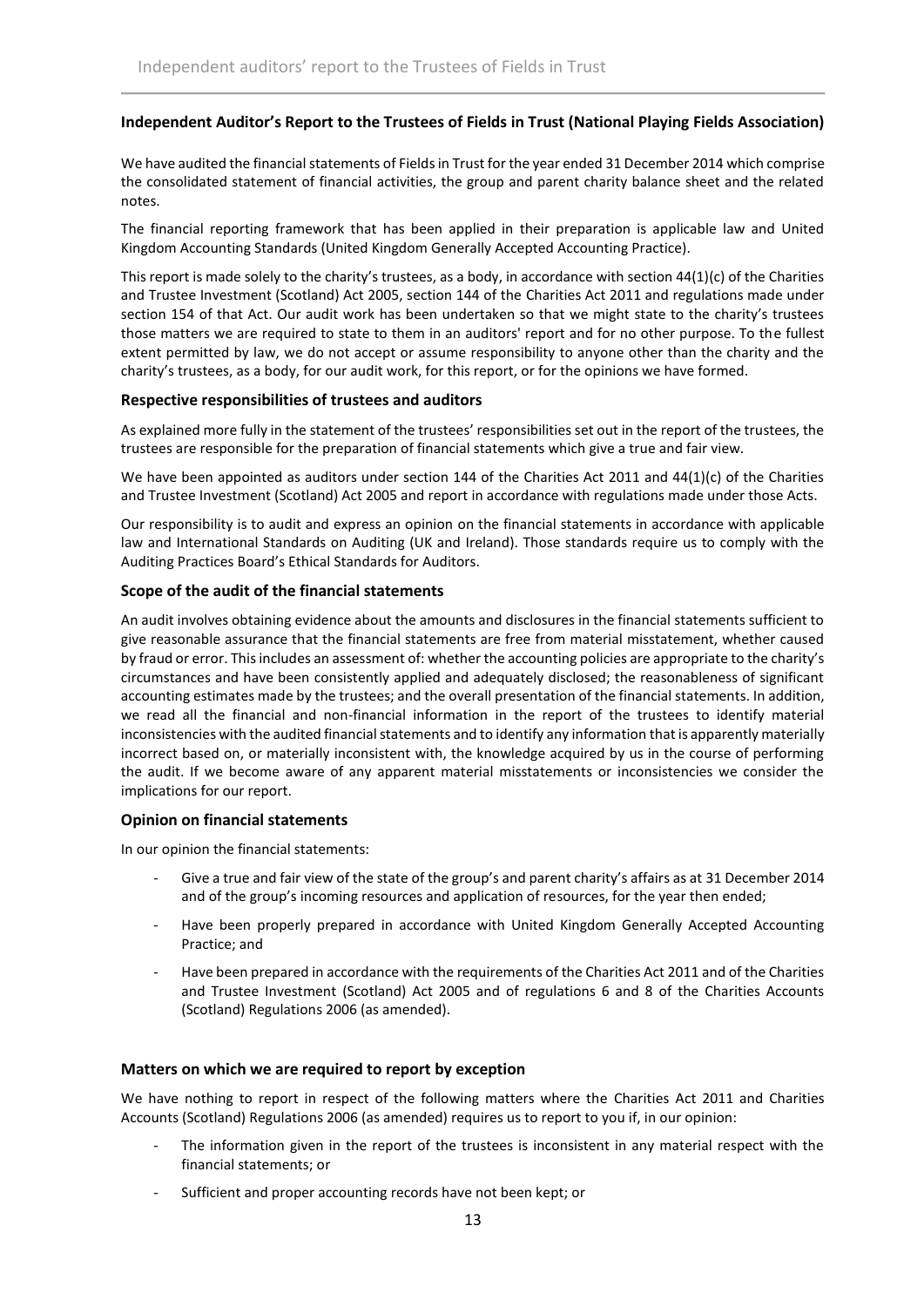- The financial statements are not in agreement with the accounting records and returns; or
- We have not received all the information and explanations we require for our audit.

Sayer Vincent UP

26 March 2015 Sayer Vincent LLP, Statutory Auditors 8 Angel Gate, City Road, LONDON EC1V 2SJ

Sayer Vincent LLP is eligible to act as an auditor in terms of section 1212 of the Companies Act 2006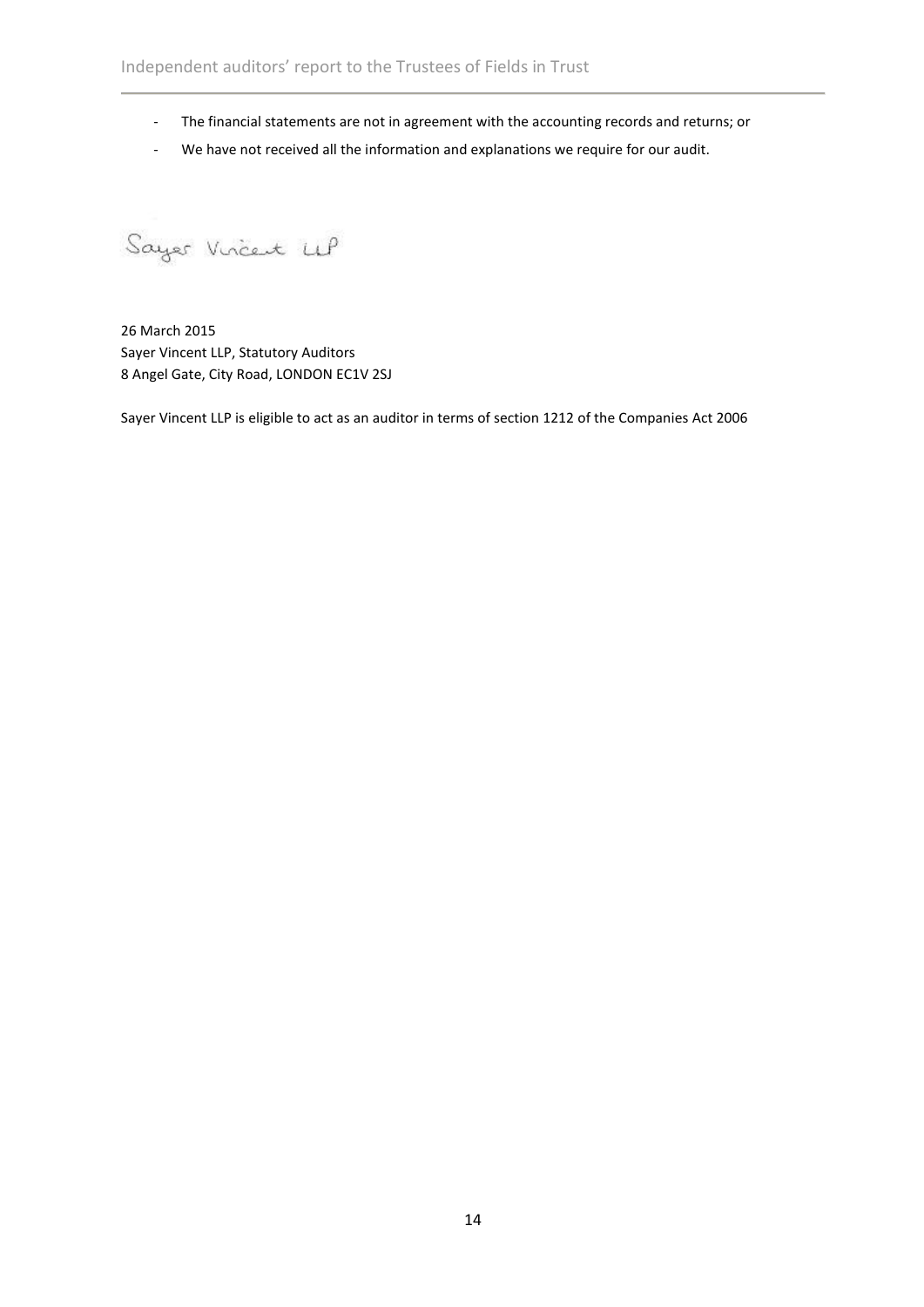# **Consolidated Statement of Financial Activities (including income and expenditure account) for the year ended 31 December 2014**

|                                                                                         |                | <b>Unrestricted Funds</b> |                              |                          | <b>Restricted Funds</b>          | <b>Total Funds</b> |               |
|-----------------------------------------------------------------------------------------|----------------|---------------------------|------------------------------|--------------------------|----------------------------------|--------------------|---------------|
| <b>Incoming resources</b>                                                               | <b>Notes</b>   | General<br>Fund<br>E'000  | Designated<br>Funds<br>f'000 | Income<br>Funds<br>f'000 | Permanent<br>Endowments<br>E'000 | 2014<br>£'000      | 2013<br>f'000 |
| from generated funds                                                                    |                |                           |                              |                          |                                  |                    |               |
| Voluntary income                                                                        | $\overline{2}$ | 1,359                     |                              | 84                       |                                  | 1,443              | 1,207         |
| Activities for generating funds                                                         |                |                           |                              |                          |                                  |                    |               |
| Sponsorship and events                                                                  | 3a             |                           |                              |                          |                                  |                    | 500           |
| Rental from property                                                                    | 3 <sub>b</sub> | 49                        |                              |                          |                                  | 49                 | 40            |
| from charitable activities                                                              | 3c             |                           |                              |                          |                                  |                    |               |
| Direct protection & improvement                                                         |                | 95                        |                              | 212                      |                                  | 307                | 162           |
| Policy                                                                                  |                | 1                         |                              |                          |                                  | 1                  | 1             |
| other incoming resources                                                                |                |                           |                              |                          |                                  |                    |               |
| Investment income                                                                       | 3d             | 64                        |                              | 6                        | 4                                | 74                 | 83            |
| <b>Total incoming resources</b>                                                         |                | 1,568                     | $\blacksquare$               | 302                      | 4                                | 1,874              | 1,993         |
| <b>Resources expended</b>                                                               |                |                           |                              |                          |                                  |                    |               |
| costs of generating funds                                                               |                |                           |                              |                          |                                  |                    |               |
| For voluntary income                                                                    |                | 65                        |                              |                          |                                  | 65                 | 98            |
| Activities for generating funds                                                         |                | 29                        |                              |                          |                                  | 29                 | 6,837         |
| <b>Total costs of generating funds</b>                                                  | 4a             | 94                        |                              |                          |                                  | 94                 | 105           |
| charitable activities                                                                   |                |                           |                              |                          |                                  |                    |               |
| Direct protection & improvement                                                         |                | 443                       |                              | 198                      | 2                                | 643                | 651           |
| Partnerships                                                                            |                | 158                       |                              | 261                      |                                  | 419                | 300           |
| Participation programmes                                                                |                | 232                       |                              |                          |                                  | 232                | 251           |
| Policy                                                                                  |                | 257                       |                              |                          | $\overline{\phantom{a}}$         | 257                | 436           |
| <b>Total charitable activity costs</b>                                                  | 4b             | 1,090                     |                              | 459                      | $\overline{2}$                   | 1,551              | 1,638         |
| governance costs                                                                        |                | 25                        |                              |                          | $\blacksquare$                   | 25                 | 32            |
| <b>Total resources expended</b>                                                         |                | 1,209                     | $\qquad \qquad \blacksquare$ | 459                      | $\mathbf{2}$                     | 1,670              | 1,776         |
| Net incoming resources before                                                           |                |                           |                              |                          |                                  |                    |               |
| transfers                                                                               | 5              | 359                       |                              | (157)                    | 2                                | 204                | 217           |
| Gross transfers between funds                                                           | 15             | (318)                     | 318                          |                          |                                  |                    |               |
| Net incoming resources before<br>recognised gains and losses<br>Realised and unrealised |                | 41                        | 318                          | (157)                    | 2                                | 204                | 217           |
| gains/(losses)                                                                          | 9              | 131                       |                              | 14                       | $\overline{2}$                   | 147                | 370           |
| Net movement in funds                                                                   |                | 172                       | 318                          | (143)                    | 4                                | 351                | 587           |
| Total funds 1 January 2014                                                              |                | 1,125                     | 2,889                        | 643                      | 97                               | 4,754              | 4,167         |
| Total funds at 31 December 2014                                                         |                | 1,297                     | 3,207                        | 500                      | 101                              | 5,105              | 4,754         |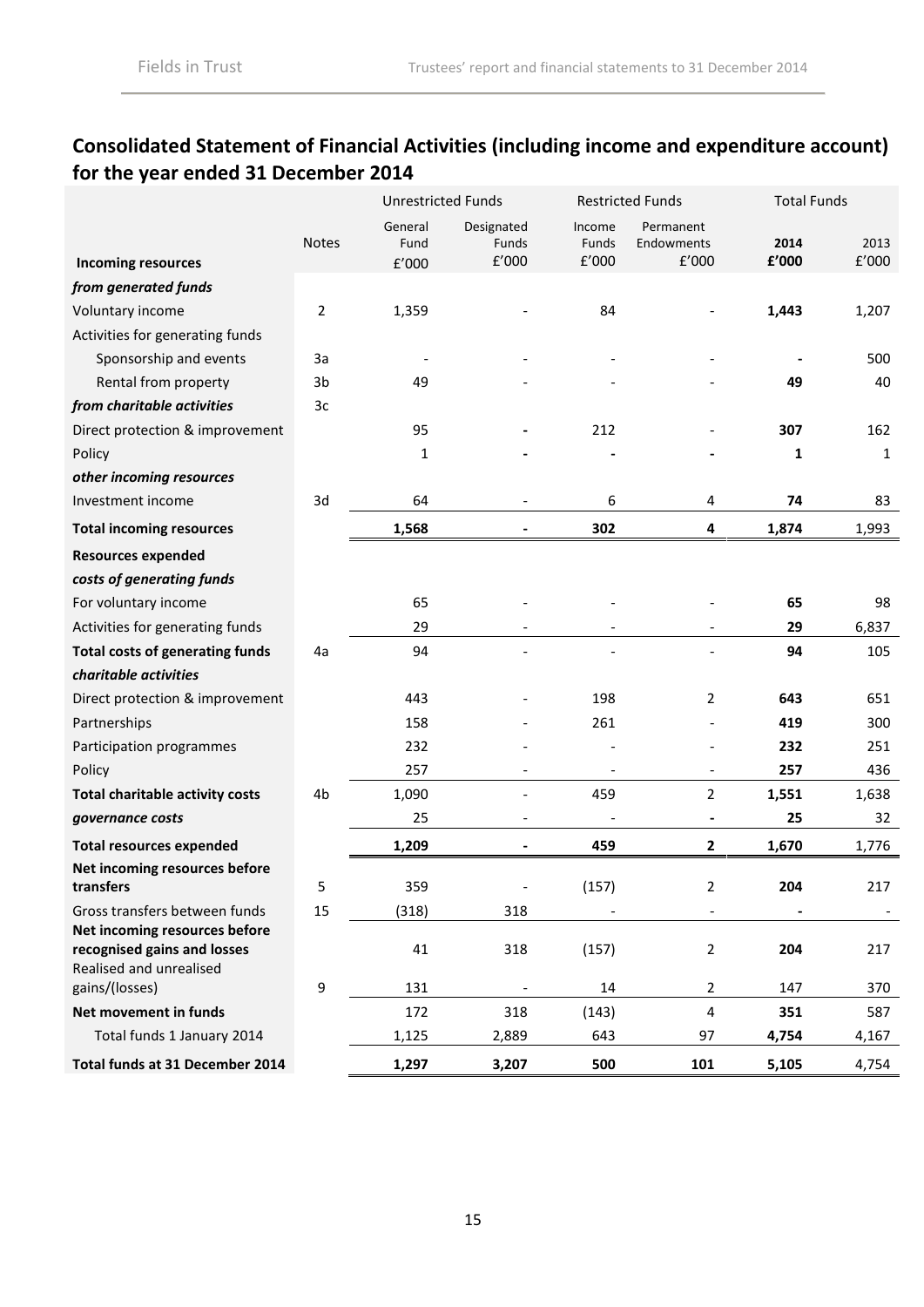# **Consolidated and Charity Balance Sheets as at 31 December 2014**

|                                                                     |             | Group |       | Charity |       |
|---------------------------------------------------------------------|-------------|-------|-------|---------|-------|
|                                                                     | <b>Note</b> | 2014  | 2013  | 2014    | 2013  |
|                                                                     |             | £'000 | f'000 | f'000   | E'000 |
| <b>Fixed assets</b>                                                 |             |       |       |         |       |
| Tangible fixed assets                                               | 8           | 583   | 589   | 583     | 589   |
| Investments                                                         | 9           | 3,098 | 2,806 | 3,112   | 2,820 |
|                                                                     |             | 3,681 | 3,395 | 3,695   | 3,409 |
| <b>Current assets</b>                                               |             |       |       |         |       |
| Debtors                                                             | 12          | 98    | 93    | 98      | 126   |
| Short term deposits                                                 |             |       | 1,400 |         | 1,400 |
| Short term investments                                              |             | 2,000 |       | 2,000   |       |
| Cash at bank and in hand                                            |             | 248   | 1,006 | 248     | 945   |
|                                                                     |             | 2,346 | 2,499 | 2,346   | 2,471 |
| <b>Current liabilities</b><br>Creditors: amounts falling due within |             |       |       |         |       |
| one year                                                            | 13          | 922   | 1,140 | 936     | 1,126 |
| Net current assets                                                  |             | 1,424 | 1,359 | 1,410   | 1,345 |
| <b>Net Assets</b>                                                   | 14          | 5,105 | 4,754 | 5,105   | 4,754 |
| <b>Funds</b>                                                        |             |       |       |         |       |
| <b>Restricted funds</b><br>Unrestricted funds                       |             | 601   | 740   | 601     | 740   |
| Designated funds                                                    |             | 3,207 | 2,889 | 3,207   | 2,889 |
| General fund                                                        |             | 1,297 | 1,125 | 1,297   | 1,125 |
|                                                                     |             | 4,504 | 4,014 | 4,504   | 4,014 |
| <b>Total funds</b>                                                  |             | 5,105 | 4,754 | 5,105   | 4,754 |

The notes on the following pages form part of these accounts.

These accounts were approved and authorised for issue by the Trustees and were signed on their behalf on 12 March 2015 by

Tim Pinlip

**Tim Phillips Chairman**

**Jeremy Hammond Treasurer**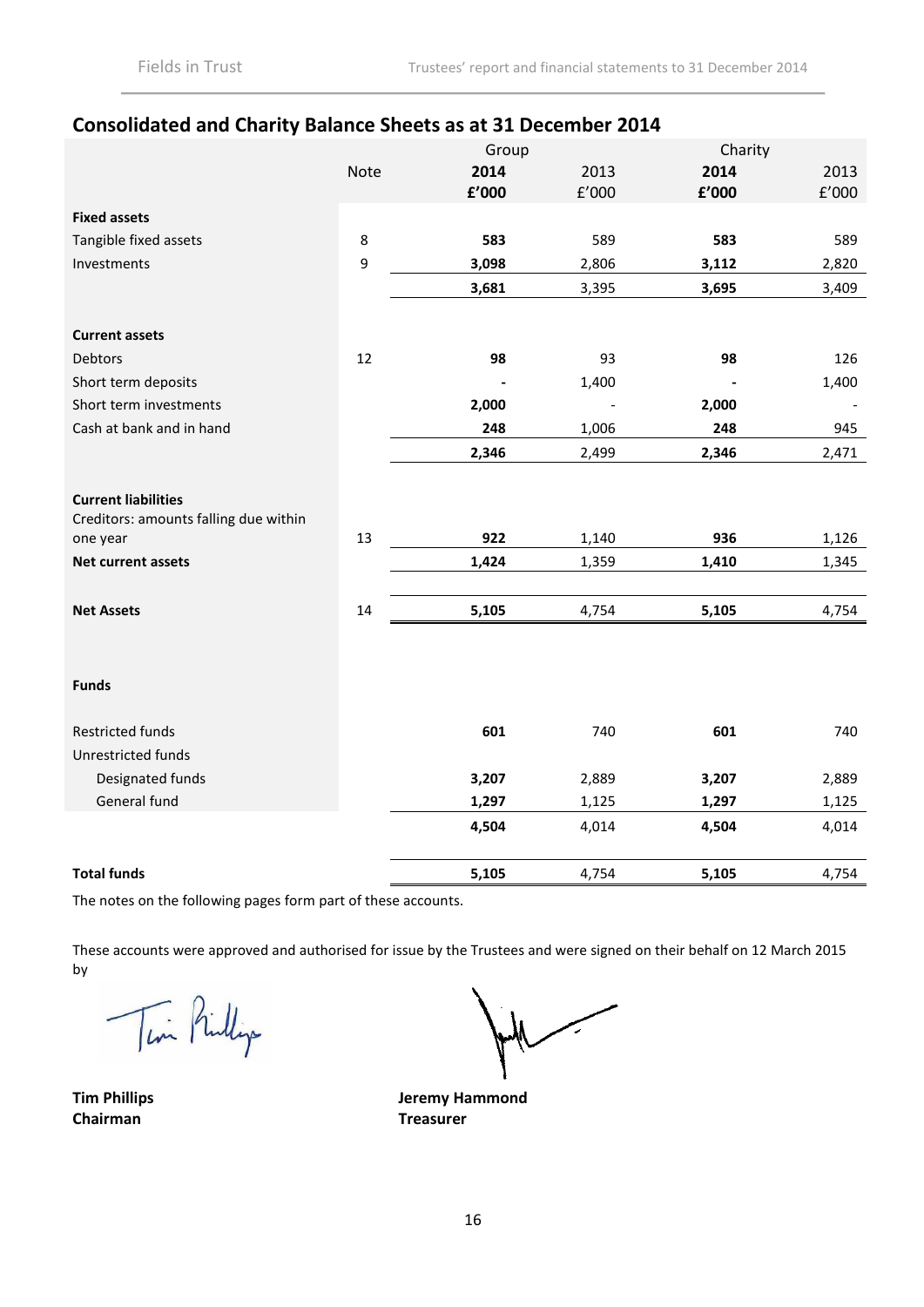## **NOTES TO THE ACCOUNTS for the year ended 31 December 2014**

#### **1 Accounting policies**

The financial statements have been prepared under the historical cost convention and in accordance with applicable accounting standards. They follow the recommendations in the Statement of Recommended Practice, Accounting and Reporting by Charities (SORP 2005).

- a. The financial statements consolidate the results of the charitable company and its wholly-owned subsidiary NPFA Services Limited on a line by line basis. During the year, no activity in the subsidiary took place and no transactions are therefore included. A separate statement of financial activities, or income and expenditure account, for the charity itself is not presented because it has taken advantage of the exemptions afforded by paragraph 397 of SORP 2005.
- b. Voluntary income received by way of subscriptions, donations and gifts to the charity is included in full in the statement of financial activities when receivable.
- c. Revenue grants are credited to the statement of financial activities when received or receivable whichever is earlier. Where unconditional entitlement to grants receivable is dependent upon fulfilment of conditions within the charity's control, the incoming resources are recognised when there is sufficient evidence that conditions will be met. Where there is uncertainty as to whether the charity can meet such conditions the incoming resource is deferred.
- d. Resources expended are allocated to the particular charitable activity where the cost relates directly to that activity. Resources expended include attributed VAT which cannot be recovered. However, the cost of overall direction and administration of each charitable activity, comprising the salary and overhead costs of the central function, is apportioned on the following basis which is an estimate, based on staff time, of the amount attributable to each activity:

| Charitable activity             | ℅  |
|---------------------------------|----|
| Direct protection & improvement | 30 |
| Partnerships                    | 14 |
| Participation programmes        | 11 |
| Policy                          | 20 |
| Support costs                   | 25 |

Support costs are re-allocated to each of the activities on the following basis which is an estimate, based on staff time, of the amount attributable to each activity:

| Direct protection & improvement | 40   |
|---------------------------------|------|
| Partnerships                    | 18   |
| Participation programmes        | 15   |
| Policy                          | - 27 |

Governance costs are the costs associated with the governance arrangements of the charity. These costs are associated with constitutional and statutory requirements and include any costs associated with the strategic management of the charity's activities.

- e. The costs of generating funds relate to the costs incurred by the group and charitable company in raising funds for the charitable work.
- f. Depreciation is provided at rates calculated to write down the cost of each asset to its estimated residual value over its expected useful life. The depreciation rates in use are as follows:

| Long leasehold properties | 50 years |
|---------------------------|----------|
| Office Furniture          | 10 years |
| IT Equipment and Database | 4 vears  |

Items of equipment are capitalised where the purchase price exceeds £1,000. Depreciation costs are allocated to activities on the basis of the use of the related assets in those activities. Assets are reviewed for impairment if circumstances indicate their carrying value may exceed their net realisable value and value in use.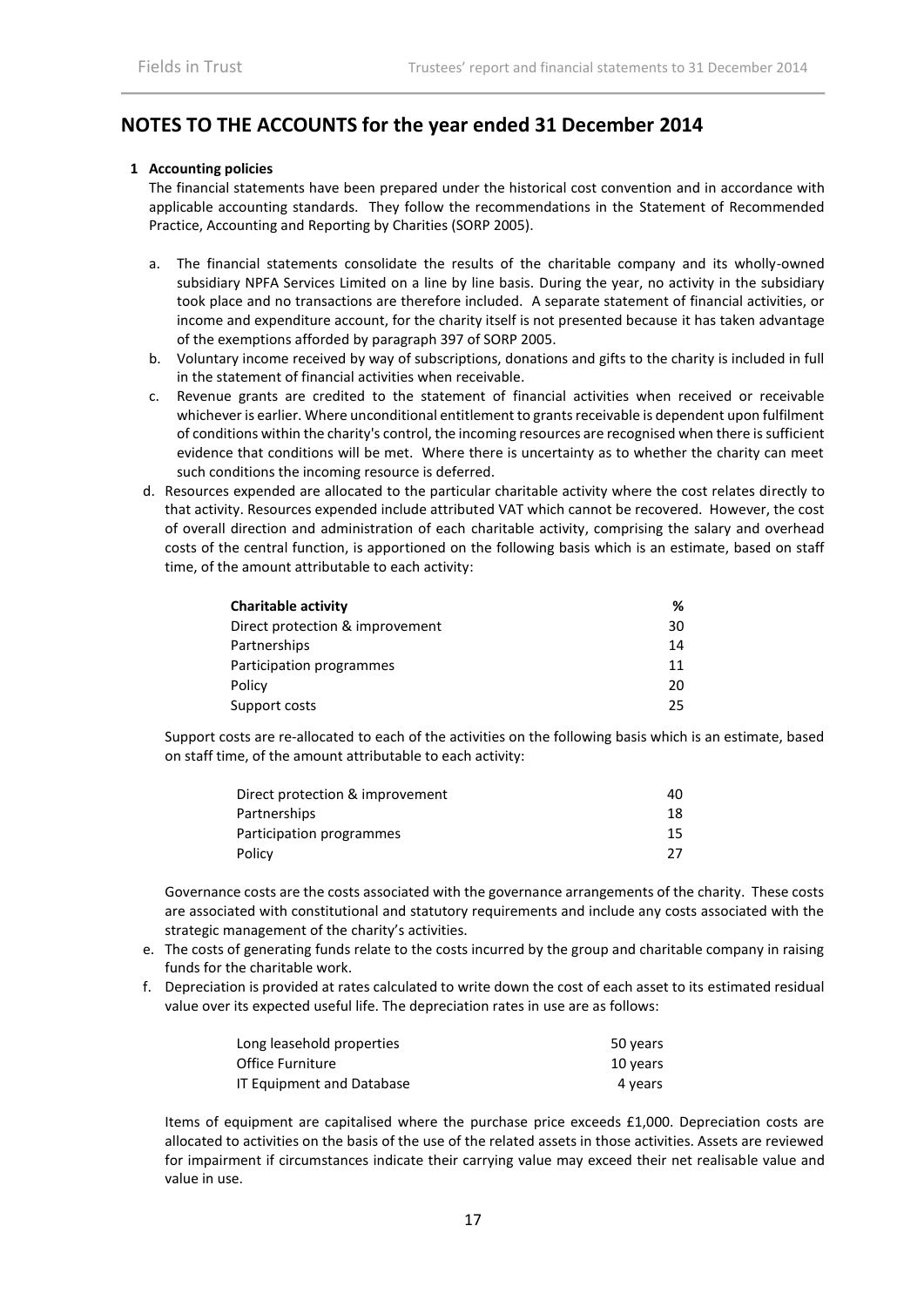- g. The charity operates a defined contribution pension scheme and the pension costs are the amounts paid by the company to the scheme in the year.
- h. Leases are classified as finance leases when they transfer substantially all the risks and rewards of ownership to the charity and the assets are included in the relative fixed asset category. The capital elements of the leasing commitments are shown as obligations under finance leases. The assets are depreciated on a basis consistent with similar owned assets or the lease term if shorter. The interest element of the lease rental is included in the income statement. All other leases are classified as operating leases and the rentals payable are expensed on a straight line basis over the lease term
- i. Fixed asset investments are included in the balance sheet at market value. Unrealised gains and losses are included in the Statement of Financial Activities. Investment in the charity's subsidiary is stated at cost.
- j. Restricted funds are to be used for specified purposes as laid down by the donor. Expenditure which meets these criteria is identified to the fund, together with a fair allocation of management and support costs.
- k. Unrestricted funds are donations and other incoming resources received or generated for the charitable purposes.
- l. Designated funds are unrestricted funds earmarked by the Trustees for particular purposes at their discretion.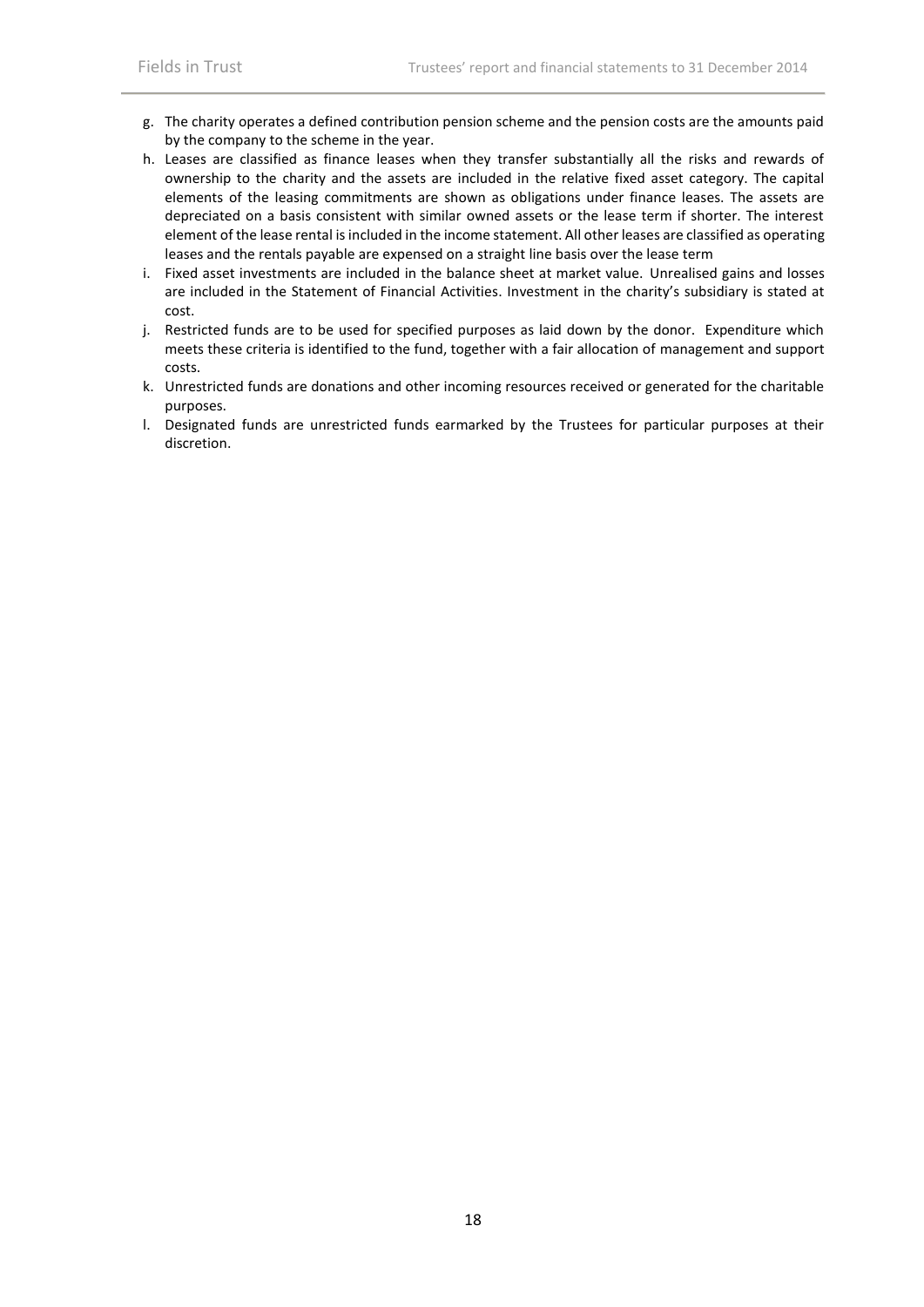## **2 Voluntary income**

|   |    |                                                                      | unrestricted<br>funds | restricted<br>funds | 2014<br>total | 2013<br>total |
|---|----|----------------------------------------------------------------------|-----------------------|---------------------|---------------|---------------|
|   |    |                                                                      | £'000                 | £'000               | £'000         | £'000         |
|   |    | Grants from charitable trusts<br>Grants from public bodies           | 1,289                 | 84                  | 1,373         | 975           |
|   |    | <b>Scottish Government</b>                                           | 3                     |                     | 3             | 16            |
|   |    | Sport Wales                                                          |                       |                     |               | 3             |
|   |    | Donations from individuals and legacies                              | 14                    |                     | 14            | 46            |
|   |    | <b>Clubs and Associations</b>                                        | 3                     |                     | 3             | 6             |
|   |    | Corporate donations                                                  | 38                    |                     | 38            | 67            |
|   |    | Reclassified permanent endowments                                    |                       |                     |               | 84            |
|   |    | Membership subscriptions                                             | 12                    |                     | 12            | 10            |
|   |    |                                                                      | 1,359                 | 84                  | 1,443         | 1,207         |
|   |    | Gifts in Kind included in the above voluntary income are as follows: |                       |                     |               |               |
|   |    | Sport Wales (accommodation)                                          |                       |                     | 3             | 3             |
|   |    | Freshfields (legal and meeting room costs)                           |                       |                     | 15            | 14            |
|   |    | Wright Hassall (legal costs)                                         |                       |                     | 1             |               |
|   |    | <b>Broadgate Mainland (PR)</b>                                       |                       |                     | 2             | 10            |
|   |    |                                                                      |                       |                     | 21            | 27            |
|   |    |                                                                      |                       |                     |               |               |
| 3 |    | <b>Activities for generating funds</b>                               |                       |                     |               |               |
|   | 3a | Sponsorship and events                                               |                       |                     |               | 500           |
|   |    |                                                                      |                       |                     |               |               |
|   | 3b | Rental from long leasehold property                                  | 49                    |                     | 49            | 40            |
|   |    |                                                                      |                       |                     |               |               |
|   | 3c | Income from charitable activities                                    |                       |                     |               |               |
|   |    | Direct protection and improvement                                    |                       |                     |               |               |
|   |    | Grants from charitable trusts                                        |                       | 212                 | 212           |               |
|   |    | Field income and rents                                               | 56                    |                     | 56            | 161           |
|   |    | Project cost recovery                                                | 12                    |                     | 12            |               |
|   |    | Technical consultancy                                                | 27                    |                     | 27            | 1             |
|   |    | Policy                                                               |                       |                     |               |               |
|   |    | <b>Publication sales</b>                                             | $\mathbf 1$           |                     | 1             | $\mathbf{1}$  |
|   |    |                                                                      | 96                    | 212                 | 308           | 163           |
|   | 3d | <b>Investment income</b><br>Investment income                        | 63                    | 10                  |               | 79            |
|   |    | Interest on cash deposits and loans                                  | $\mathbf{1}$          | $\blacksquare$      | 73<br>1       | 4             |
|   |    |                                                                      | 64                    | 10                  | 74            | 83            |
|   |    |                                                                      |                       |                     |               |               |
|   |    | <b>Total incoming resources</b>                                      | 1,568                 | 306                 | 1,874         | 1,993         |
|   |    |                                                                      |                       |                     |               |               |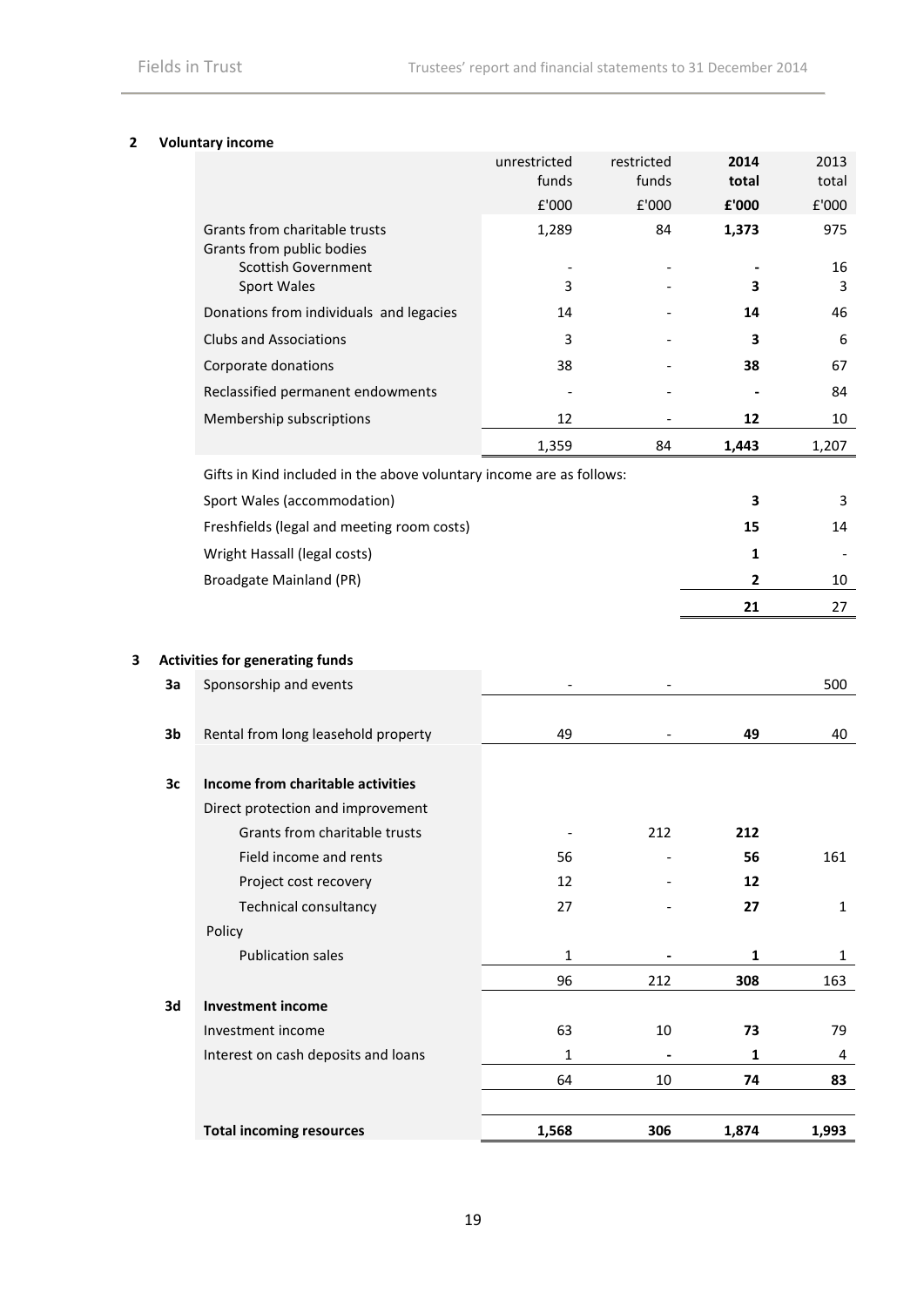#### **4 Total resources expended**

|    |                                               | <b>Direct</b><br>protection &<br>improvement | Partnerships   | Participation<br>programmes | <b>Policy</b>            | Governance<br>costs      | Support<br>costs | Costs of<br>generating<br>funds | 2014                     | 2013         |
|----|-----------------------------------------------|----------------------------------------------|----------------|-----------------------------|--------------------------|--------------------------|------------------|---------------------------------|--------------------------|--------------|
|    |                                               | £000's                                       | £000's         | £000's                      | £000's                   | £000's                   | £000's           | £000's                          | £000's                   | £000's       |
| 4a | <b>Costs of generating funds</b>              |                                              |                |                             |                          |                          |                  |                                 |                          |              |
|    | <b>Generating voluntary income</b>            |                                              |                |                             |                          |                          |                  |                                 |                          |              |
|    | Staff costs                                   |                                              |                |                             |                          |                          |                  | 60                              | 60                       | 91           |
|    | Membership recruitment & sundry               |                                              |                |                             |                          |                          |                  |                                 |                          |              |
|    | fundraising                                   |                                              |                |                             |                          |                          |                  | 5                               | 5                        | 1            |
|    | Office costs                                  |                                              |                |                             |                          |                          |                  |                                 | $\overline{\phantom{a}}$ | 6            |
|    | <b>Activities for generating funds</b>        |                                              |                |                             |                          |                          |                  |                                 |                          |              |
|    | Rental property costs                         |                                              |                |                             |                          |                          |                  | 7                               | 7                        | 6            |
|    | Events and related costs                      |                                              |                |                             |                          |                          |                  | 6                               | 6                        | $\mathbf{1}$ |
|    | Investment management fees                    |                                              |                |                             |                          |                          |                  | 16                              | 16                       |              |
|    | <b>Total costs of generating funds</b>        | $\sim$                                       | $\blacksquare$ | $\overline{\phantom{a}}$    | $\overline{\phantom{a}}$ |                          | $\blacksquare$   | 94                              | 94                       | 105          |
| 4b | <b>Charitable activities</b><br>Staff costs   | 188                                          | 80             | 76                          | 128                      |                          | 144              |                                 | 616                      | 688          |
|    | Other staff costs                             | 30                                           | 9              | 6                           | 15                       | $\overline{\phantom{a}}$ | 15               |                                 | 75                       | 70           |
|    | Training and development                      |                                              | 11             | $\overline{a}$              | $\overline{\phantom{a}}$ |                          |                  | $\sim$                          | 11                       | 19           |
|    | Office costs and overheads                    | 38                                           | 16             | 12                          | 25                       |                          | 34               | $\sim$                          | 125                      | 61           |
|    | Fields costs                                  | 15                                           |                |                             |                          |                          |                  | $\sim$                          | 15                       | 25           |
|    | Memorial plaques                              | 10                                           |                |                             |                          |                          |                  | $\overline{a}$                  | 10                       | 11           |
|    | Grants for long term protection               |                                              | 251            |                             |                          |                          |                  | $\sim$                          | 251                      | 497          |
|    | Restricted funds released for improvements    | 199                                          |                |                             |                          |                          |                  | ۰.                              | 199                      |              |
|    | Consultancy                                   | 3                                            | 1              | 1                           |                          |                          | 21               | $\sim$                          | 26                       | 44           |
|    | Publicity, marketing, website and event costs | 41                                           |                | 97                          |                          |                          | 4                | $\sim$                          | 142                      | 171          |
|    | Audit costs                                   |                                              |                |                             |                          | 10                       |                  | $\sim$                          | 10                       | 10           |
|    | Legal advice (fields)                         | 31                                           |                |                             |                          |                          | 6                |                                 | 37                       | 39           |
|    | Governance & committee costs                  |                                              |                |                             |                          | 15                       |                  |                                 | 15                       | 22           |
|    | Depreciation                                  | 5                                            | 6              | 3                           | 5                        |                          | 6                |                                 | 25                       | 14           |
|    | <b>Publications costs</b>                     |                                              |                |                             | 19                       | $\sim$                   |                  | $\overline{\phantom{a}}$        | 19                       |              |
|    |                                               | 560                                          | 374            | 195                         | 192                      | 25                       | 230              |                                 | 1,576                    | 1,671        |
|    | Support costs                                 | 83                                           | 45             | 37                          | 65                       |                          | (230)            | $\overline{\phantom{a}}$        | $\blacksquare$           |              |
|    | <b>Total charitable activities</b>            | 643                                          | 419            | 232                         | 257                      | 25                       | $\blacksquare$   | $\sim$                          | 1,576                    | 1,671        |
|    | <b>Total resources expended</b>               | 643                                          | 419            | 232                         | 257                      | 25                       |                  | 94                              | 1,670                    | 1,776        |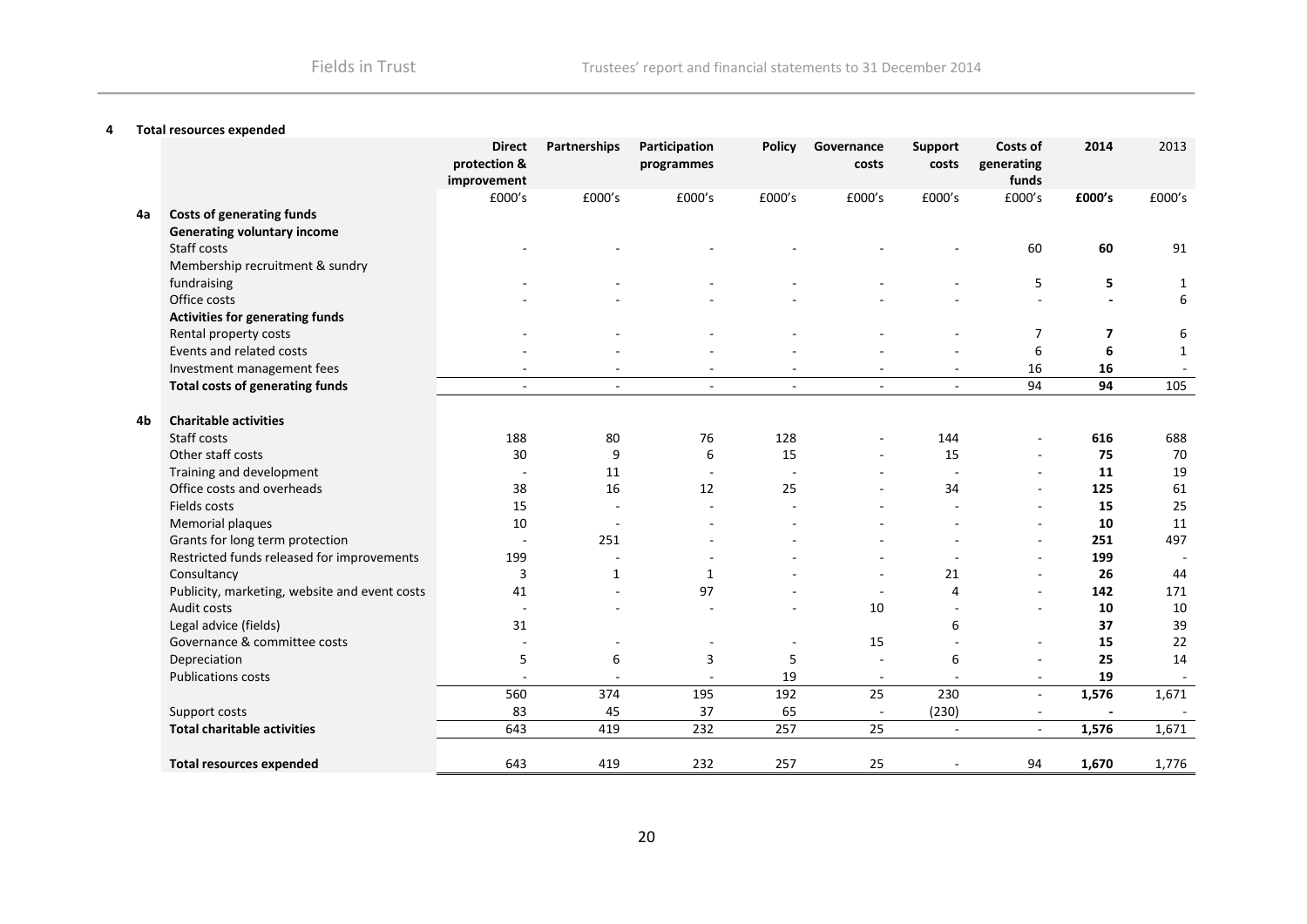#### **5 Net incoming resources for the year**

This is stated after charging/crediting:

|                                                              | 2014<br>£'000 | 2013<br>£'000 |
|--------------------------------------------------------------|---------------|---------------|
| Depreciation                                                 | 25            | 18            |
| Trustee indemnity insurance                                  | 3             | 6             |
| Trustee remuneration<br>Trustees' reimbursed travel expenses |               |               |
| 5 trustees (2013: 5)                                         | 3             | 2             |
| Audit fee (audit work only)                                  | 9             | 9             |
| Rentals under operating leases                               | 2             | 10            |

#### **6 Staff costs and number**

|                                  | 2014<br>£'000 | 2013<br>£'000 |
|----------------------------------|---------------|---------------|
| Staff salaries                   | 595           | 686           |
| National Insurance Contributions | 65            | 75            |
| Pension costs                    | 16            | 18            |
| Total staff costs                | 676           | 779.          |

The number of employees whose emoluments fell within the following bands were:

|                   | 2014 | 2013 |
|-------------------|------|------|
| £60,000 - £70,000 |      |      |
| £70,000 - £80,000 |      |      |
| £80,000-£90,000   |      | -    |

The average number of employees during the year, calculated on full-time equivalents, was as follows:

|                          | 2014 | 2013          |
|--------------------------|------|---------------|
| <b>Chief Executive</b>   |      | 1             |
| Fundraising              |      | 2             |
| Project work             | 8    | 11            |
| Fields work              | 4    | 4             |
| Administration & support | 2    | $\mathcal{L}$ |
| Total                    | 17   | 20            |

#### **7 Taxation**

The charity is exempt from corporation tax as all its income is charitable and is applied for charitable purposes. The charity's trading subsidiary NPFA Services Limited gift aids available profits to the charity. Its charge to corporation tax in the year ewas:

|                           | 2014  | 2013                     |
|---------------------------|-------|--------------------------|
|                           | f'000 | f'000                    |
| UK corporation tax at 20% | -     | $\overline{\phantom{0}}$ |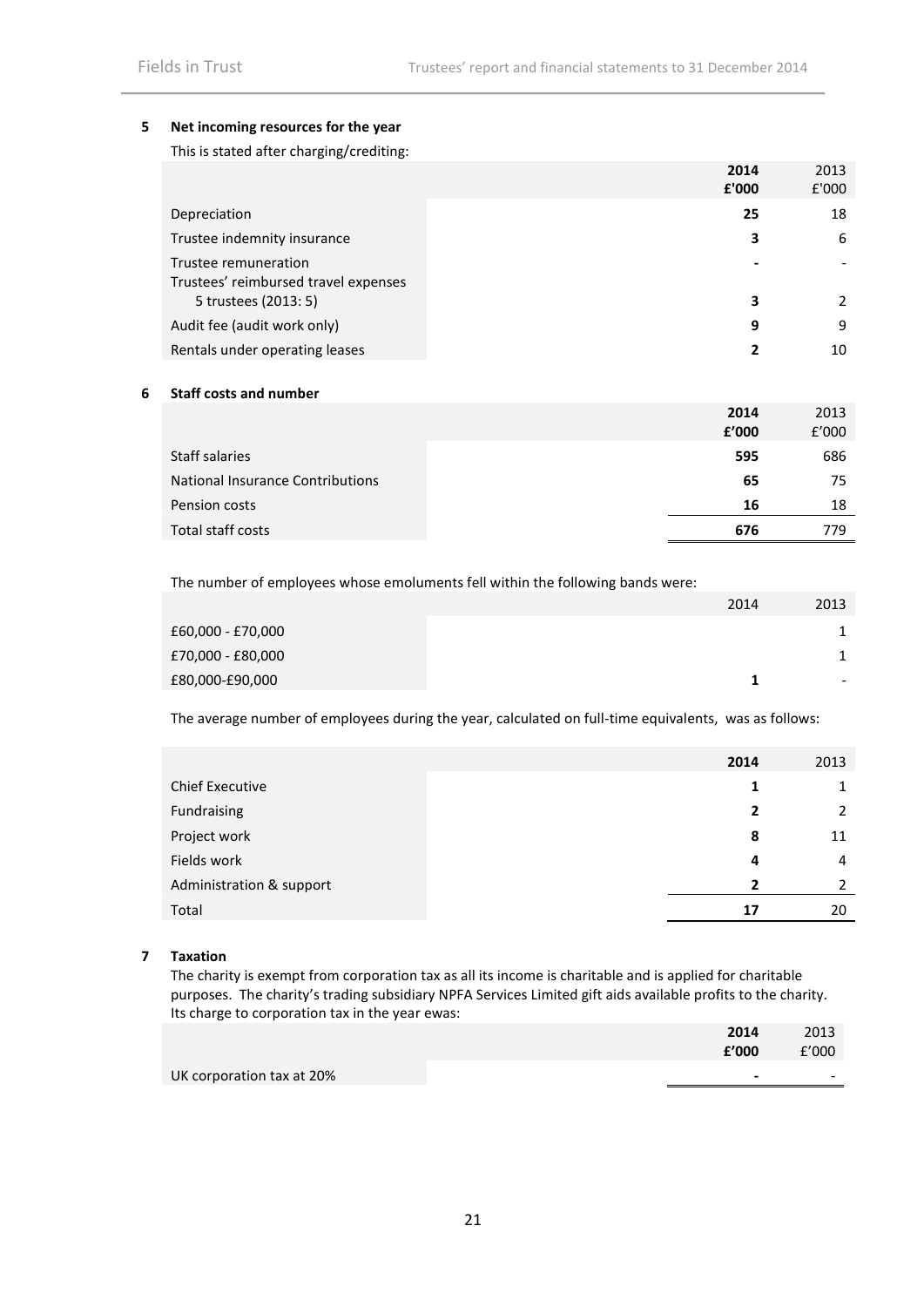#### **8 Tangible fixed assets**

| £'000<br>£'000<br>£'000<br>£'000<br>Cost<br>6<br>47<br>9<br>659<br>At 1 January 2014<br><b>Additions</b><br>19<br>٠<br>47<br>28<br>6<br>At 31 December 2014<br>659<br><b>Depreciation</b><br>93<br>38<br>1<br>At 1 January 2014<br>7<br>Charge for the year<br>13<br>4<br>1 | Group<br><b>Total</b> |
|-----------------------------------------------------------------------------------------------------------------------------------------------------------------------------------------------------------------------------------------------------------------------------|-----------------------|
|                                                                                                                                                                                                                                                                             | £'000                 |
|                                                                                                                                                                                                                                                                             |                       |
|                                                                                                                                                                                                                                                                             | 721                   |
|                                                                                                                                                                                                                                                                             | 19                    |
|                                                                                                                                                                                                                                                                             | 740                   |
|                                                                                                                                                                                                                                                                             |                       |
|                                                                                                                                                                                                                                                                             | 132                   |
|                                                                                                                                                                                                                                                                             | 25                    |
| 7<br>At 31 December 2014<br>106<br>42<br>$\overline{2}$                                                                                                                                                                                                                     | 157                   |
| Net book value                                                                                                                                                                                                                                                              |                       |
| At 31 December 2014<br>553<br>5<br>21<br>4                                                                                                                                                                                                                                  | 583                   |
|                                                                                                                                                                                                                                                                             |                       |
| 9<br>At 31 December 2013<br>566<br>9<br>4                                                                                                                                                                                                                                   | 588                   |

#### **9 Investments**

|                                                                 | Group    |       |          | Charity |
|-----------------------------------------------------------------|----------|-------|----------|---------|
|                                                                 | 2014     | 2013  | 2014     | 2013    |
|                                                                 | £'000    |       | £'000    | £'000   |
| Market value at 1 January 2014                                  | 2,806    | 2,424 | 2,806    | 2,424   |
| <b>Additions at cost</b>                                        | 2,185    | 12    | 2,185    | 12      |
| Disposals                                                       | (2, 224) |       | (2, 224) |         |
| Realised & unrealised gains during<br>year                      | 147      | 370   | 147      | 370     |
| Market value at 31 December 2014                                | 2,914    | 2,806 | 2,914    | 2,806   |
|                                                                 |          |       |          |         |
| Held as cash                                                    | 184      |       | 184      |         |
| Shares held in subsidiary                                       |          |       | 14       | 14      |
| Total value of investments                                      | 3,098    | 2,806 | 3,112    | 2,820   |
| Historical cost at 31 December 2014                             | 2,455    | 2,321 | 2,455    | 2,321   |
| Investment fund portfolio                                       |          |       |          |         |
| UK Common Investment Funds<br>Shares listed on the London Stock | 3,095    | 2,806 | 3,095    | 2,806   |
| Exchange                                                        | 3        |       | 3        |         |
| Investment in UK subsidiary                                     |          |       |          |         |
| undertakings                                                    |          |       | 14       | 14      |
|                                                                 | 3,098    | 2,806 | 3,112    | 2,820   |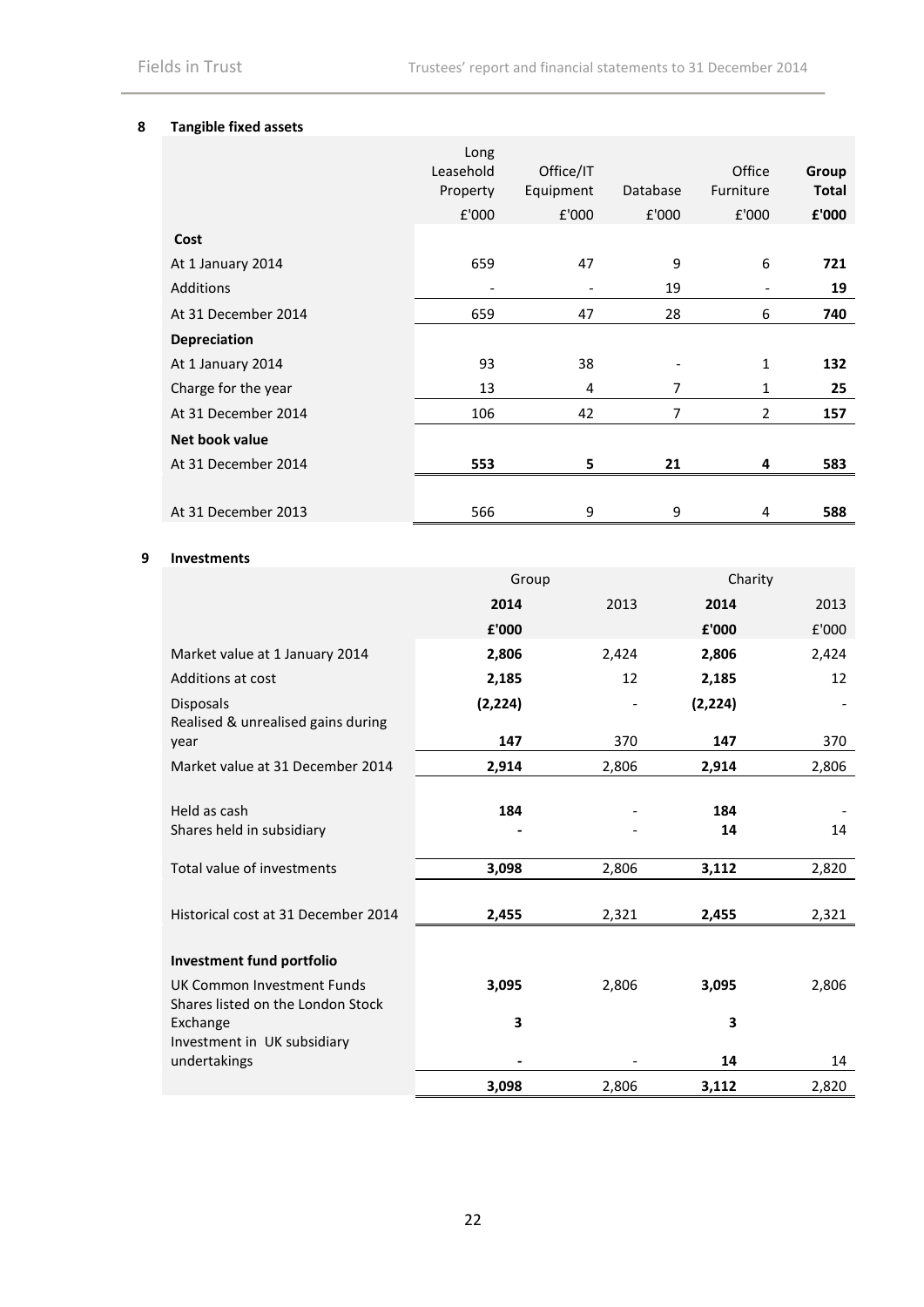#### 9 **Investments (continued)**

Investments representing over 5% by value of the portfolio comprise:

|                                                                     | Group |       |       | Charity |  |
|---------------------------------------------------------------------|-------|-------|-------|---------|--|
|                                                                     | 2014  | 2013  | 2014  | 2013    |  |
|                                                                     | £'000 |       | £'000 | £'000   |  |
| Aberdeen Charity Global Equity Fund<br>Chariguard Common investment | 658   |       |       |         |  |
| Overseas Equity Fund<br>Schroder Equity Income Fund Trust           | 652   |       |       |         |  |
| for Charities                                                       | 190   |       |       |         |  |
| M&G Charifund CIF                                                   | 369   | 2,128 | 369   | 2,128   |  |
| M&G Charibond CIF                                                   | 433   | 598   | 433   | 598     |  |

#### **10 Subsidiary undertaking**

The charity owns the whole of the issued share capital of NPFA Services Limited, a company registered in England. The subsidiary is used for non-primary purpose trading activities. During the year there were no material transactions. Available profits are gift aided to the charity. A summary of the subsidiary's results is shown below.

|                                               | 2014<br>£'000 | 2013<br>f'000 |
|-----------------------------------------------|---------------|---------------|
| Turnover                                      |               | 500           |
| Cost of sales and administration costs        |               | (412)         |
| Net profit                                    |               | 88            |
| Amount gift aided to charity                  |               | (88)          |
| Retained in subsidiary                        |               |               |
| The total assets, liabilities and funds were: |               |               |
| Assets                                        | 14            | 62            |
| Liabilities                                   |               | (48)          |
| Funds                                         | 14            | 14            |

#### **11 Financial performance of the charity**

The charity's gross income and the results for the year are as follows:

|                                      | 2014<br>£000 | 2013<br>£000 |
|--------------------------------------|--------------|--------------|
| Incoming resources                   | 1,874        | 1,765        |
| Costs of generating voluntary income | (94)         | (105)        |
| Expenditure on charitable activities | (1, 551)     | 1,638)       |
| Governance costs                     | (25)         | (32)         |
| Net incoming resources               | 204          | 216          |
| Total funds brought forward          | 4,754        | 4,167        |
| Movement in investment values        | 147          | 371          |
| Total funds carried forward          | 5,105        | 4,754        |
|                                      |              |              |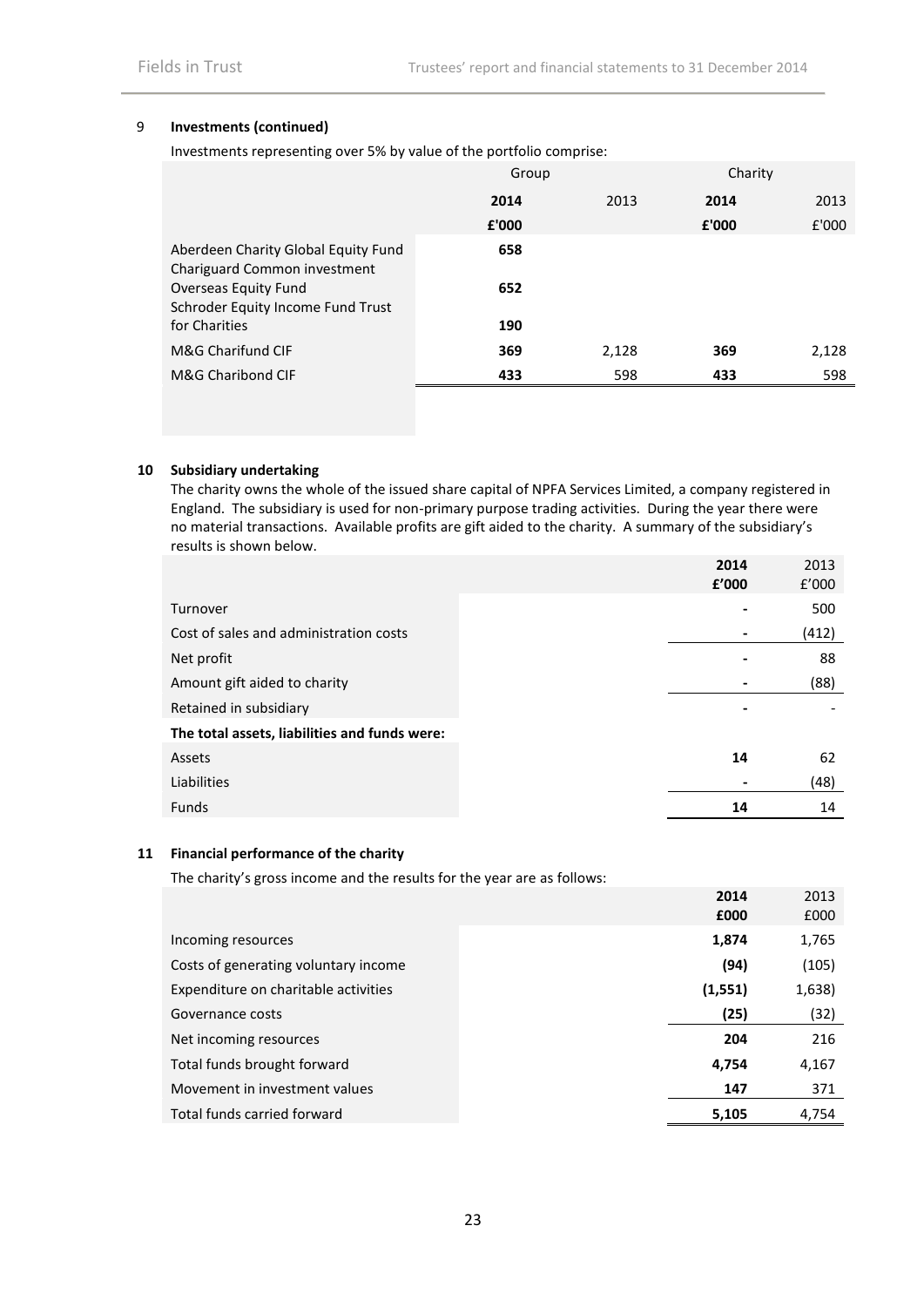#### **12 Debtors: amounts falling due within one year**

|                                | Group                    |       | Charity |       |  |
|--------------------------------|--------------------------|-------|---------|-------|--|
|                                | 2014                     | 2013  | 2014    | 2013  |  |
|                                | £'000                    | f'000 | £'000   | f'000 |  |
| Trade debtors                  | 30                       | 26    | 30      | 26    |  |
| Taxation and social security   | $\overline{\phantom{0}}$ | 16    |         | 16    |  |
| Prepayments and accrued income | 44                       | 28    | 44      | 28    |  |
| Other debtors                  | 24                       | 23    | 24      | 23    |  |
| Amounts due from subsidiary    | -                        |       |         | 33    |  |
|                                | 98                       | 93    | 98      | 126   |  |

## **13 Creditors: amounts falling due within one year**

|                                  | Group         |               |               | Charity       |
|----------------------------------|---------------|---------------|---------------|---------------|
|                                  | 2014<br>f'000 | 2013<br>£'000 | 2014<br>f'000 | 2013<br>£'000 |
| Trade creditors                  | 44            | 52            | 44            | 46            |
| Taxation & other social security | 21            | 13            | 21            | 13            |
| Accruals and deferred income     | 83            | 148           | 83            | 140           |
| <b>Grant Commitments</b>         | 565           | 736           | 565           | 736           |
| Income held as Custodian Trustee | 209           | 191           | 209           | 191           |
|                                  | 922           | 1.140         | 922           | 1.126         |

#### **14 Analysis of group net assets between funds**

|                            | General | Designated               | Restricted | Total |
|----------------------------|---------|--------------------------|------------|-------|
|                            | f'000   | f'000                    | f'000      | f'000 |
| Tangible fixed assets      | ۰       | 583                      |            | 583   |
| Investments                | 1,099   | 624                      | 1,375      | 3,098 |
| Cash at bank               | 248     | $\overline{\phantom{a}}$ |            | 248   |
| Current assets             | 98      | 2,000                    |            | 2,098 |
| <b>Current liabilities</b> | (148)   | $\overline{\phantom{0}}$ | (774)      | (922) |
| Total                      | 1,297   | 3,207                    | 601        | 5,105 |

#### **15 Movements in restricted funds**

|                                       | <b>Balance</b><br>1 Jan 2014 | Incoming | Outgoing | Gains/<br>(Losses) | <b>Balance</b><br>31 Dec<br>2014 |
|---------------------------------------|------------------------------|----------|----------|--------------------|----------------------------------|
| <b>Restricted funds</b>               | £'000                        | £'000    | £'000    | f'000              | E'000                            |
| Protection of playing fields and play |                              |          |          |                    |                                  |
| space                                 |                              |          |          |                    |                                  |
| Filwood Playing Field, Bristol        | 267                          | 4        | (12)     | 17                 | 276                              |
| Landfill Tax Credit Scheme            | 8                            |          | (3)      |                    | 5                                |
| War Memorial Fields project           | 10                           |          | (8)      | (2)                |                                  |
| Centenary Fields restricted           |                              | 2        | (2)      |                    |                                  |
| Other income funds                    | 8                            | 66       | (6)      | (2)                | 66                               |
|                                       | 293                          | 72       | (31)     | 13                 | 347                              |
| <b>Fields development</b>             |                              |          |          |                    |                                  |
| <b>London Marathon Trust</b>          | 34                           | 212      | (211)    | (4)                | 31                               |
| Chesterfield Hockey Field             | 159                          | 2        | (168)    | 7                  |                                  |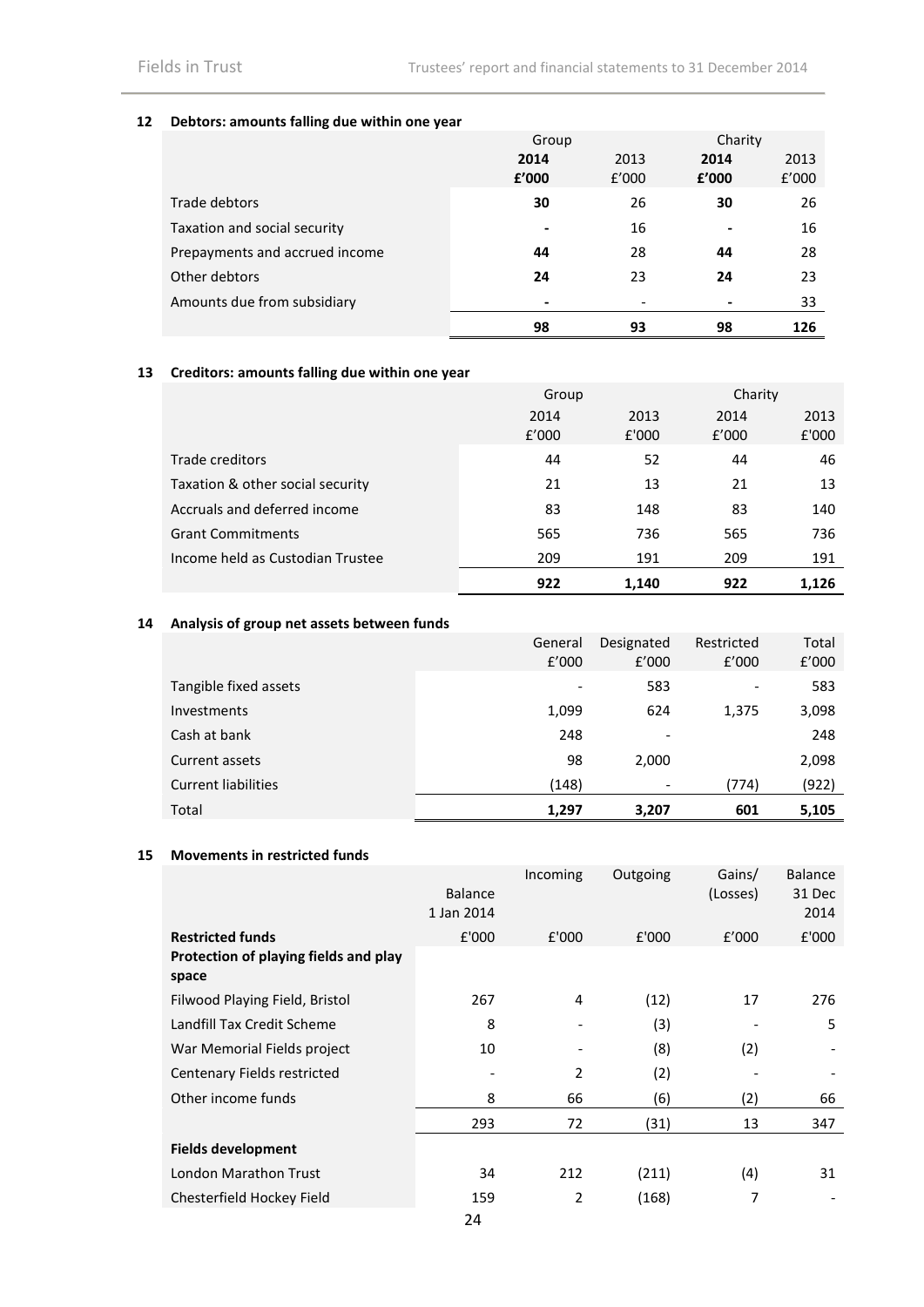| County Donations, QEII Challenge       | 106 |     | (9)   | 3   | 100            |
|----------------------------------------|-----|-----|-------|-----|----------------|
| Enfield Borough KG Fields              | 19  |     |       | 1   | 20             |
|                                        | 318 | 214 | (388) | 7   | 151            |
| <b>Recreational development</b>        |     |     |       |     |                |
| Inclusion fund (Disabled Play Project) | 31  | 5   | (29)  | (5) | $\overline{2}$ |
| Comic Relief Fund - Games Changers     | 1   | 11  | (11)  | (1) |                |
|                                        | 32  | 16  | (40)  | (6) | 2              |
| <b>Total restricted income funds</b>   | 643 | 302 | (459) | 14  | 500            |
|                                        |     |     |       |     |                |
| <b>Permanent endowment funds</b>       |     |     |       |     |                |
| Kendal Playing Field                   | 77  | 3   | (2)   | 1   | 79             |
| West Chiltington Field                 | 12  | 1   |       | 1   | 14             |
| Other permanent endowments             | 8   |     |       |     | 8              |
| <b>Total permanent endowments</b>      | 97  | 4   | (2)   | 2   | 101            |
| <b>Total restricted funds</b>          | 740 | 306 | (461) | 16  | 601            |

#### **16 Operating lease commitments**

The group had annual commitments at the year end under operating leases expiring as follows:

|           | 2014                     |       | 2013                     |               |
|-----------|--------------------------|-------|--------------------------|---------------|
|           | Land and                 |       | Land and                 |               |
|           | buildings                | Other | buildings                | Other         |
|           | £'000                    | £'000 | £'000                    | ${\tt f}'000$ |
| 1-2 years | $\overline{\phantom{a}}$ | 6     | $\overline{\phantom{0}}$ |               |
| 2-5 years | $\overline{\phantom{a}}$ | ۰     |                          | 1             |
|           | $\blacksquare$           | 6     | $\overline{\phantom{0}}$ | 1             |

#### **17 Other funds held**

The charity acting as custodian trustee holds investments not included in the balance sheet. Income arising from those investments is shown as a creditor on the balance sheets.

|              | 2014  | 2013  |
|--------------|-------|-------|
|              | £'000 | £'000 |
| Book value   | 641   | 641   |
| Market value | 910   | 888   |
|              |       |       |

These custodian investments are held separately from Fields in Trust's own assets on behalf of the following:

Brow Edge Playing Field, Backbarrow, Cumbria

Dolwyddelan Playing Field, Gwynedd

Haling Grove, Croydon

Holt Playing Field, Norfolk

King George's Fields Residuary Fund

King George's Field, Stepney, London

Lightwater Playing Field, Surrey

Firgrove Playing Field, Rochdale, Manchester

Pen Park, Bristol